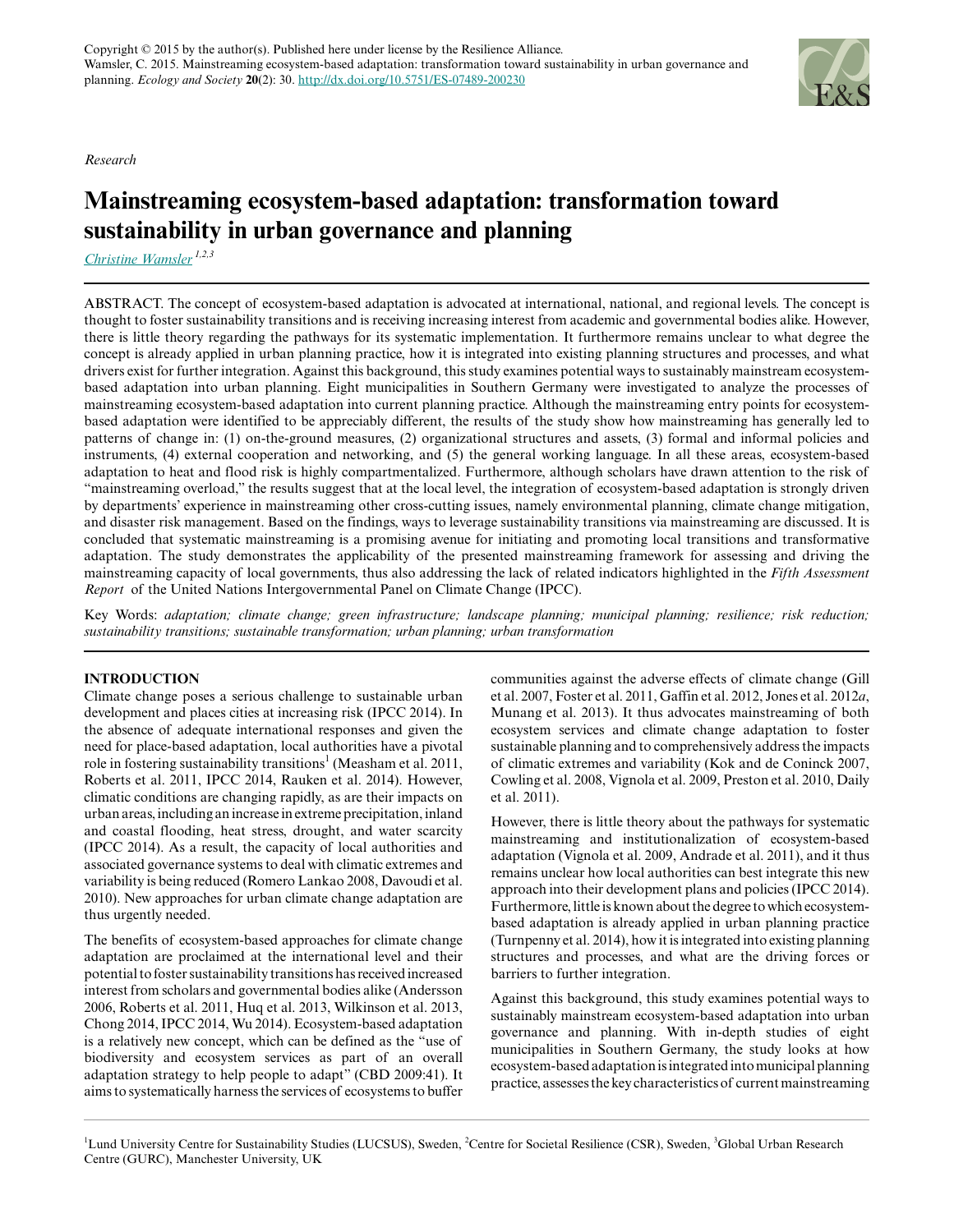strategies, and analyzes their ability to foster sustainability transitions and transformative adaptation. The results are discussed and critically compared with other geographical contexts.

# **ANALYTICAL FRAMEWORK**

Ecosystem-based adaptation is embedded in the theory and practice of ecosystem services and climate change adaptation planning (Uy and Shaw 2012*a*, *b*, Chong 2014). On the one hand, ecosystem services are "the conditions and processes through which natural ecosystems, and the species that make them up, sustain and fulfil human life" (Daily 1997:41). They include, but are not limited to, natural processes that regulate local climate, erosion, soil retention, water infiltration, and natural hazards (de Guenni et al. 2005, Smith et al. 2013, Larondelle et al. 2014). Developed to integrate ecological principles into economic considerations and local decision making (de Groot 1987, TEEB 2010), the ecosystem services concept is considered to be an effective way to advance sustainable urban planning (Ahern et al. 2014). Bearing this in mind, ecosystem service planning is a placebased approach that focuses on the creation, restoration, and conservation of ecological structures to provide society with specific services from nature (Chan et al. 2006, Staes et al. 2010). On the other hand, climate change adaptation focuses on the modification of human-environment features to moderate the adverse effects of climatic extremes and variability (Janssen et al. 2006, Thompson et al. 2006, IPCC 2007, Wamsler et al. 2013). Consequently, climate change adaptation planning assesses and modifies activities, policies, and the built environment according to the current and projected impacts of climate change and related societal vulnerabilities (Smit et al. 2000, Füssel 2007, Dannevig et al. 2012).

The need to mainstream the two conceptual components of ecosystem-based adaptation into urban planning, i.e., ecosystem services and climate change adaptation, is advocated in the scientific literature in these two fields (Daily and Matson 2008, Daily et al. 2009, Moser and Ekstrom 2010, Clar et al. 2013). Although the term "mainstreaming" often has no clear definition, it relates to a "perturbation in the natural order of things" (Picciotto 2002:323, La Trobe and Davis 2005) to integrate a new topic into existing and often ingrained ways of operating. Ultimately, mainstreaming is motivated by the need to change the dominant paradigm. It changes the rules of the game and challenges ideas, attitudes, or activities that are considered as mainstream or normal (Picciotto 2002). This relates, in turn, to the concepts of sustainability transitions (van den Bergh et al. 2011, Markard et al. 2012, Forrest and Wiek 2014), sustainable transformation (Westley et al. 2011, IPCC 2012, McCormick et al. 2013), and transformative adaptation. The latter is recognized for its potential to address root causes of risk and failures in sustainable development approaches (Revi et al. 2014).

A multipart mainstreaming framework is applied to systematically explore the potential ways in which ecosystembased adaptation can be integrated into urban planning. Mainstreaming approaches can be classified depending on whether they are based on horizontal or vertical integration, which characterizes the quality of governance relations between actors (Lafferty and Hovden 2003, Persson and Klein 2009, Rauken et al. 2014). The vertical dimension refers to implementation by powerful governmental bodies, such as city councils, and firm guidance from core legislative powers or actors during the integration process (Jacob and Volkery 2004). Horizontal integration can be defined as processes that are implemented by less powerful entities, such as departments, and specifically, conditions that are characterized by a single actor who encourages or coordinates mainstreaming, but who has insufficient authority to exercise top-down control (Jacob and Volkery 2004, Nunan et al. 2012).

Furthermore, the mainstreaming themes that emerge from the literature can be assigned to six strategic activities:

- **1.** The initiation of new, on-the-ground activities that directly focus on the topic under consideration (Holden 2004, Roberts and O'Donoghue 2013, Wamsler 2014*a*);
- **2.** The alignment of departments' activities on-the-ground to integrate the topic under consideration (Holden 2004, Pelling et al. 2008, Roberts and O'Donoghue 2013, Wamsler 2014*a*);
- **3.** Strategic collaboration between relevant internal and external stakeholders (Holden 2004, Pelling et al. 2008, Roberts and O'Donoghue 2013, Sitas et al. 2014, Wamsler 2014*a*);
- **4.** The modification of organizational working structures (Holden 2004, Pelling et al. 2008, Roberts and O'Donoghue 2013, Wamsler 2014*a*;
- **5.** The revision and creation of policies, regulations, and instruments (Roberts and O'Donoghue 2013, Sitas et al. 2014, Wamsler 2014*a*); and
- **6.** Directed instructions to support the integration of the topic under consideration (Pelling et al. 2008, Wamsler 2014*a*).

The mainstreaming framework developed by Wamsler (2014*a*) encompasses and consolidates these activities (Table 1).

# **METHODS**

A multiple case-study approach (Yin 2009) was applied to analyze the key characteristics of activities regarding the integration of ecosystem-based adaptation into municipal planning. Eight municipalities in the Bavarian region of Southern Germany were analyzed, i.e., Munich, Nürnberg, Regensburg, Würzburg, Landshut, Passau, Deggendorf, and Freising (Fig. 1). Because of the exploratory character of the research, purposive sampling was used to select the municipalities (Flyvbjerg 2005, Tongco 2007) based on their hazard exposure regarding heat and flood and their proactive engagement in climate risk-related research groups or projects.

Germany is of particular interest. On the one hand, it expects substantial climate change impacts (DWD 2014). On the other hand, the country is portrayed as a pioneer in environmental and climate change governance (Foljanti Jost and Jacob 2004, DC 2014) and ecosystem-based approaches are promoted by the national government (BfN 2012). In addition, significant advances can be expected in the Bavarian region because of the commitment of the regional government to address climate change (StMUG 2009).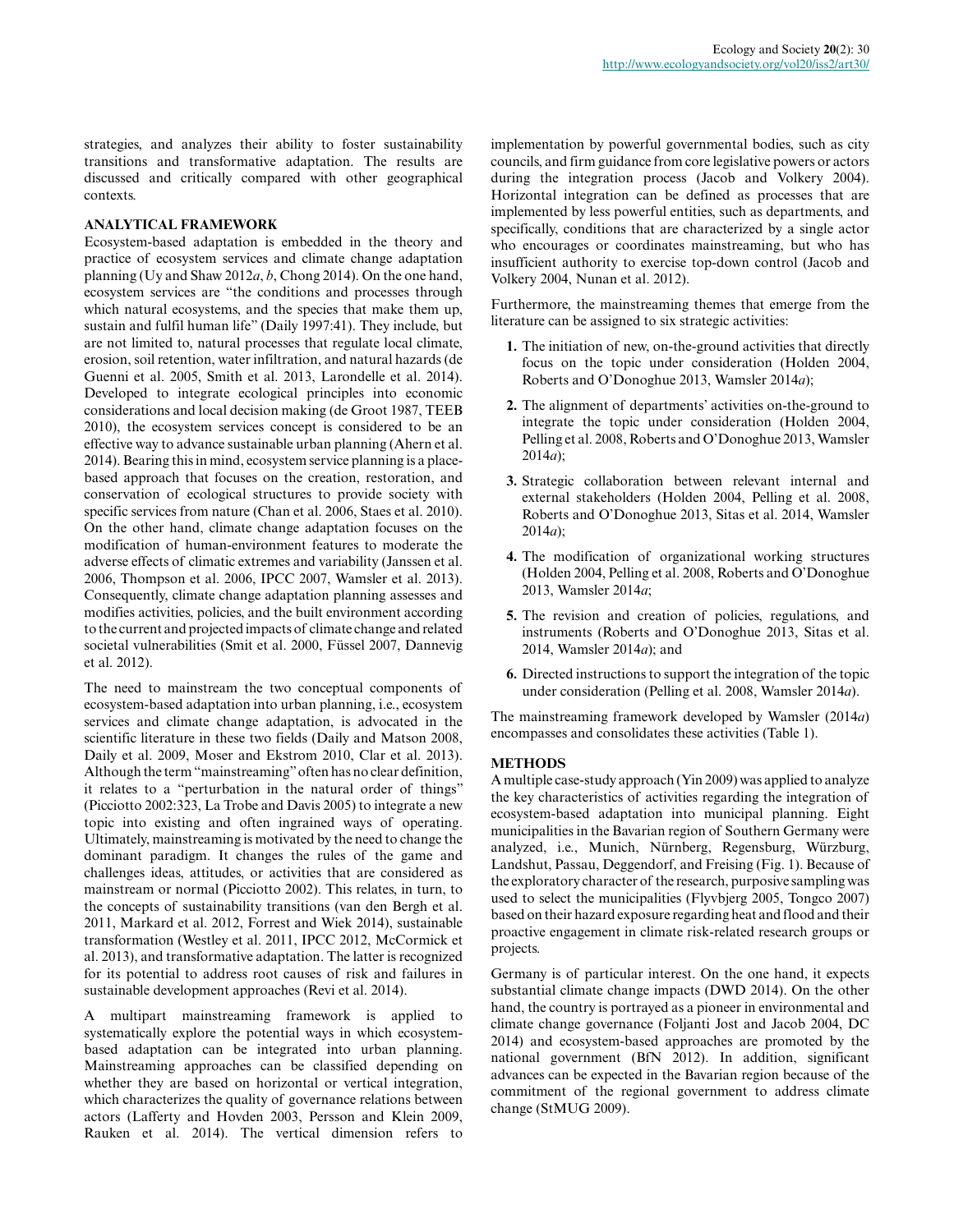#### **Table 1**. Mainstreaming framework.

| $Dimensions$ <sup>†</sup>                            | Mainstreaming Strategies                                                                                                                                                                                                                                                                                                     |  |  |
|------------------------------------------------------|------------------------------------------------------------------------------------------------------------------------------------------------------------------------------------------------------------------------------------------------------------------------------------------------------------------------------|--|--|
| Horizontal mainstreaming                             |                                                                                                                                                                                                                                                                                                                              |  |  |
| (1) Add-on mainstreaming                             | The establishment of specific on-the-ground projects or programs that are not an integral part of<br>the department's core work but directly target adaptation <sup>†</sup> or related aspects.                                                                                                                              |  |  |
| (2) Programmatic mainstreaming                       | The modification of department's core work by integrating aspects related to adaptation <sup>†</sup> into<br>on-the-ground operations, projects or programs.                                                                                                                                                                 |  |  |
| (3) Inter- and intra-organizational<br>mainstreaming | Promotes collaboration between individual sections or departments and other stakeholders, e.g.,<br>other departments, committees, organizations, governmental bodies and civil society, to generate<br>shared knowledge, develop competence, and take joint actions to advance adaptation <sup><math>\dot{\ }</math></sup> . |  |  |
| Vertical mainstreaming                               |                                                                                                                                                                                                                                                                                                                              |  |  |
| (4) Managerial mainstreaming                         | The modification of managerial and working structures, including internal formal and informal<br>norms and job descriptions as well as the configuration of sections or departments to better<br>address and institutionalize aspects related to adaptation <sup>†</sup> .                                                   |  |  |
| (5) Regulatory mainstreaming                         | The modification of planning procedures and related activities, including formal and informal<br>plans, policies, regulations, and legislations that lead to the integration of adaptation <sup><math>\dot{\ }</math></sup> .                                                                                                |  |  |
| (6) Directed mainstreaming                           | Supports or redirects the focus onto aspects related to integrating adaptation by e.g., providing<br>topic-specific funding, promoting new projects, supporting the education of staff, or directing<br>responsibilities.                                                                                                    |  |  |

† The mainstreaming framework can be applied to overall adaptation, or specific aspects of it, e.g., ecosystem-based approaches, as well as to other cross-cutting topics such as climate change mitigation. Source: adapted from Wamsler et al. 2014 and Wamsler (2014*a*).

## **Data collection**

In 2014, face-to-face interviews and a survey were conducted with staff from municipal departments engaged in spatial or environmental planning. Because proactive civil servants have been identified as key factors in adaptation mainstreaming (Roberts 2010), both the survey participants and the interviewees were selected through purposive sampling based on their field of activity within the municipality and their participation in adaptation and ecosystem-related activities. Fifteen in-depth interviews lasting at least two hours were carried out. The survey was designed to follow up on preliminary outcomes and triangulate data obtained from interviews and the literature. The literature review extended the analysis by providing contextual information on the selected cities, their activities, planning structures, and instruments, i.e., project documentations, organizational charts, job descriptions, municipal climate strategies, regional and sectoral plans, comprehensive and detailed plans, etc.

## **Data analysis**

A combination of literal reading, grounded theory (Glaser and Strauss 1967, Corbin and Strauss 1990), and systems theory was applied. The identification and analysis of relevant passages from the data were organized into five phases: (1) coding scheme development in accordance with the analytical framework (previous section and Table 1), (2) identification of potentially relevant texts, (3) application of the coding scheme, (4) identification of change patterns, and (5) discussion of preliminary findings with key informants and staff from the municipalities and inclusion of their feedback. The latter also resulted in the development of an operational framework for adaptation mainstreaming (Wamsler 2014*b*), which is currently being tested in selected municipalities in Germany and Sweden. Related work allowed the review and validation of the leverage points for fostering sustainability transitions in local governments, which were identified in this study.

## **RESULTS**

The results present the key characteristics and patterns of the identified activities that foster mainstreaming of ecosystem-based adaptation into municipal planning practice. A summary of the analysis for each city is given in Table 2. Based on the mainstreaming framework presented, the key patterns that were identified in the cross-case analysis relate to changes in on-theground measures (Table 1, strategies 1-2); organizational structures and assets, including internal cooperation (Table 1, strategies 3-4); formal and informal policies and instruments (Table 1, strategy 5); external cooperation and networking (Table 1, strategy 3); and the use of the concept in professional jargon, which is often a prelude to action taking in the context of the previous issues. Directed mainstreaming (Table 1, strategy 6) was identified to be relevant for all listed aspects and is, thus, described under the respective subsections.

#### **Concepts in professional jargon**

The following change patterns were identified:

- **1.** In contrast to climate change adaptation, climate change mitigation² has become an established term and focus area in sustainable municipal planning.
- **2.** The concept of adaptation, if applied, is often used in a broad sense, as a buzzword, without further conceptualization.
- **3.** The ecosystem services concept is generally not used and there is a clear reluctance toward doing so.
- **4.** The ecosystem-based adaptation concept is not known.
- **5.** Green infrastructure and the protection, maintenance, and creation of ecosystems are usually discussed in the context of heat, but not water-related risk.

Since the end of the 1990s, climate change mitigation has become an increasingly well-known term and is currently an explicit aim of sustainable municipal planning (Stadt Nürnberg 2009). In some instances, it is confused with adaptation or is used as an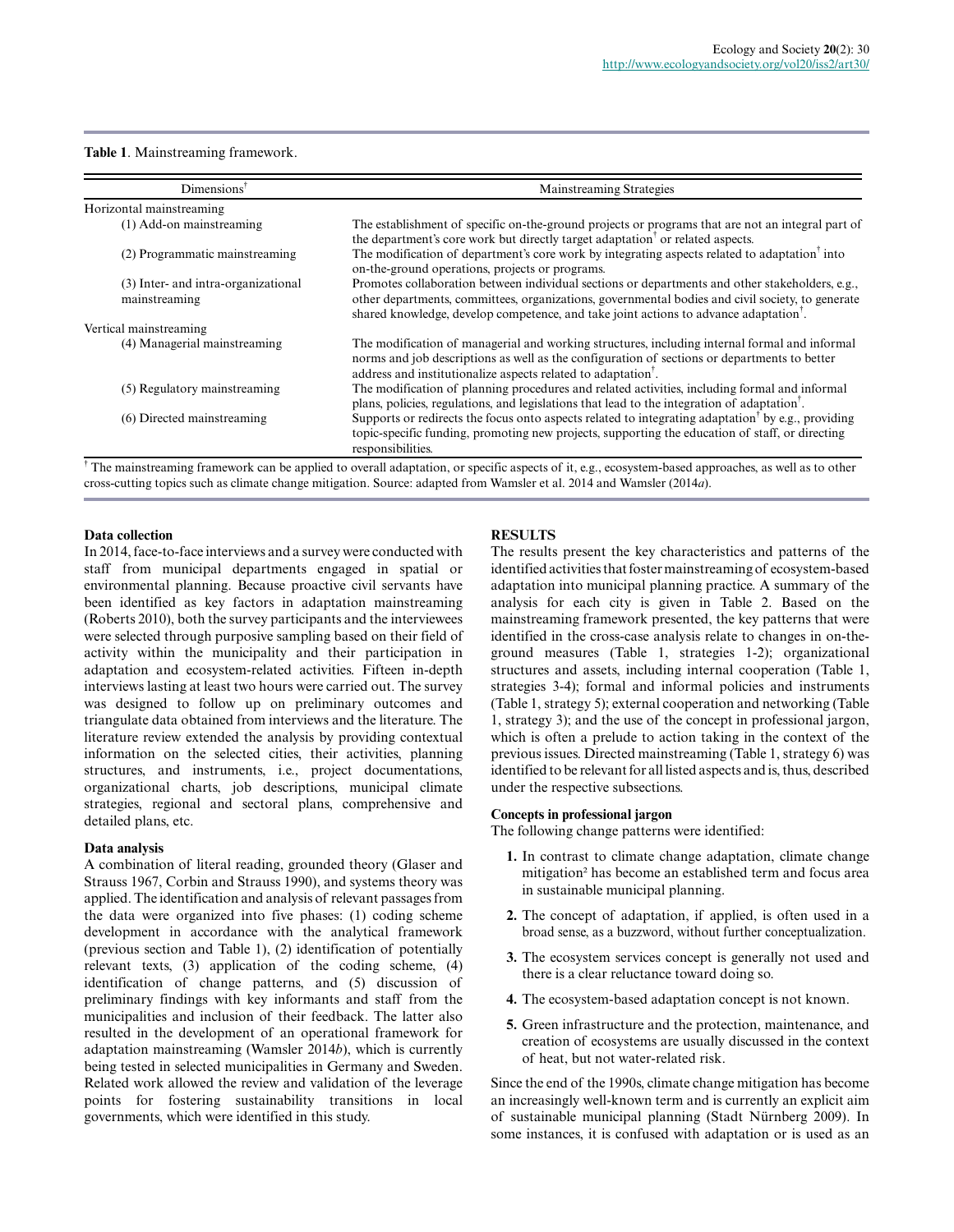

# **Fig. 1**. Case study municipalities and respective levels of governance.

umbrella term for all types of measures that deal with both the causes and impacts of climate change. As one respondent explained: "The dominant term is climate change mitigation, currently everything is 'squeezed in' this term."

The term "climate change adaptation" is used less, and in two municipalities, Passau and Deggendorf, not at all. In Passau, climate change adaptation is, in accordance with its 2012 urban development strategy, only seen as "a topic for the future" (Stadt Passau 2012:21). In other cities, the adaptation concept started to become part of the professional jargon between 2009 and 2012. Proactive municipal staff started to find ways to put the concept onto the agenda, for instance in the context of climate protection strategies (e.g., in Munich) or the development of strategic development plans (e.g., in Freising). In some cities, e.g., Regensburg and Nürnberg, it was triggered by national funding, such as the open call for the research project Experimenteller Wohnungs- und Städtebau or ExWoSt, as it is commonly referred to (translation: experimental housing and urban planning). In Landshut, adaptation came up in late 2012, prompted by the position paper of the German Association of Cities (DST) on the issue (DST 2012). As was highlighted by some interviewees: "Climate change adaptation is certainly an issue for people interested in science, but to push the issue onto your own field of work ... it often needs an external trigger."

In the past two years, in four municipalities, the concept has started to appear in strategic planning documents. However, even in these cases, its conceptualization is still in its infancy, which hinders systematic operationalization and mainstreaming. Similarly, the term "ecosystem-based adaptation" is not used yet by any municipality. After probing, alternative terminology such as "landscape-based adaptation" or "green and blue infrastructure" was suggested. Green and blue infrastructure is a commonly used concept, which highlights the importance of the natural environment, i.e., vegetation and water bodies, in decisions about land-use planning.

In all cases, except one, there is a general reluctance to use the ecosystem services concept. It is not thought to provide any added value to conventional approaches. Interviewees claim, however, that some key principles, e.g., existence and interconnectedness of different environmental functions and welfare effects, are essential components of their daily work, although they do not appreciate the importance of giving ecosystem services a monetary value. Most interviewees agree that: "Climate change mitigation and adaptation are services that cannot be valued in monetary terms. ... If we cannot get climate change under control, money will have no value any more. It is thus counterproductive to try to identify parameters with economic values."

Landshut was the exception. Here, the ecosystem services concept has been used since 2013 in strategic discussions with the city council, whose directorate comes from the private sector, and in expert evaluation of detailed or comprehensive planning. It was said to be easier to convey its meaning than the more commonlyused term "welfare effect."

In general, although the adaptation discourse is highly focused on temperature-related hazards, e.g., heat waves, tropical nights, etc., the terms "risk reduction" and "disaster risk management" dominate in the context of water-related hazards. Promoted by higher level authorities and changes in legislation, water-related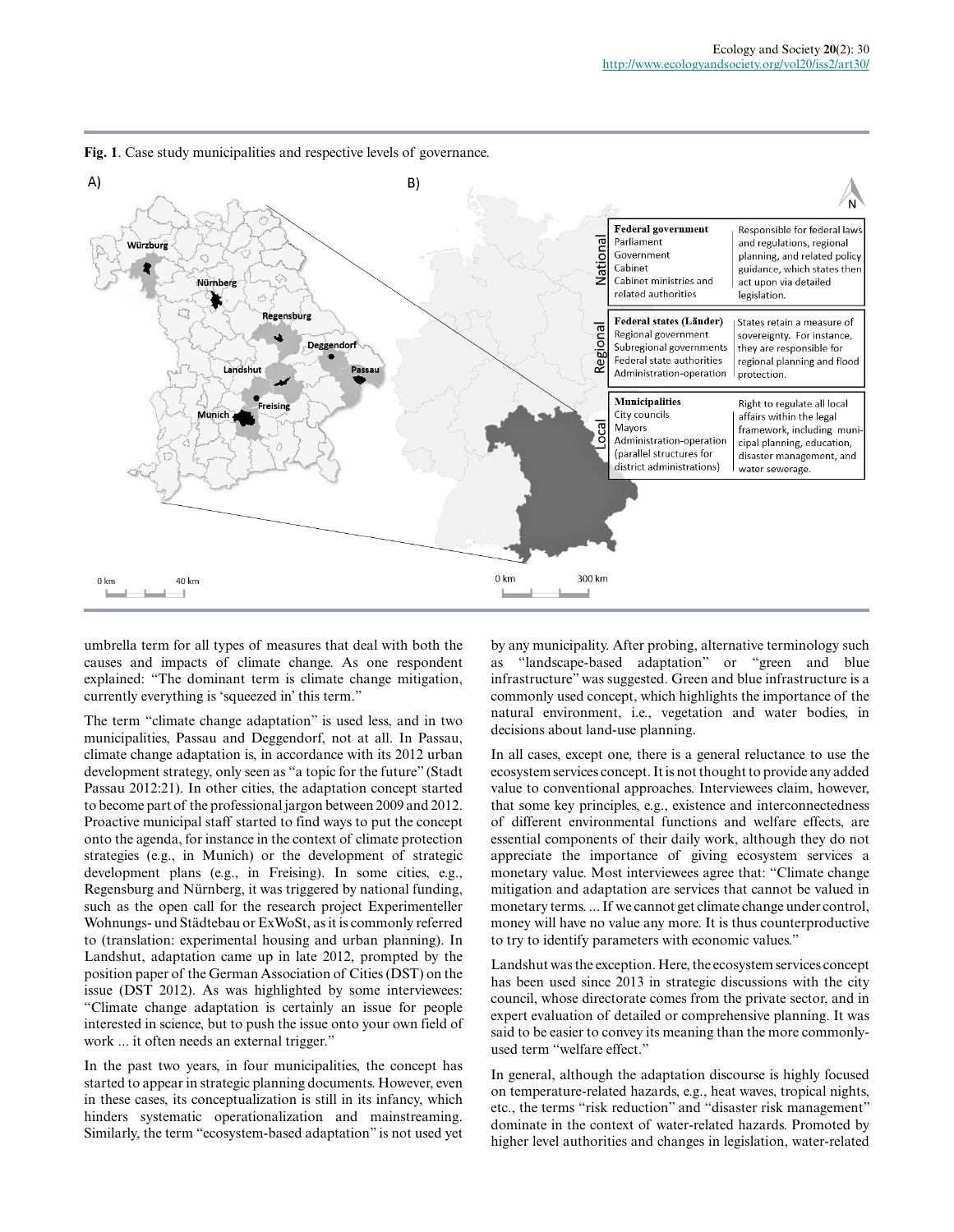**Table 2**. Key characteristics of single-case studies.

| Cities<br>(population)                     | Key patterns of change and characteristics                                                                                                                                                                                                                                                                                                                                                                                                                                                                                                                                                                                                                                                                                                                                                                                                                                                                                                                                                                                                                                                                                                                                                                                                                                                                                                                                                                                                                              |
|--------------------------------------------|-------------------------------------------------------------------------------------------------------------------------------------------------------------------------------------------------------------------------------------------------------------------------------------------------------------------------------------------------------------------------------------------------------------------------------------------------------------------------------------------------------------------------------------------------------------------------------------------------------------------------------------------------------------------------------------------------------------------------------------------------------------------------------------------------------------------------------------------------------------------------------------------------------------------------------------------------------------------------------------------------------------------------------------------------------------------------------------------------------------------------------------------------------------------------------------------------------------------------------------------------------------------------------------------------------------------------------------------------------------------------------------------------------------------------------------------------------------------------|
| Munich<br>$(-1,500,000)$<br>inhabitants)   | • Environmental mainstreaming created an organizational structure that is advancing ecosystem-based adaptation (managerial and<br>interorganizational mainstreaming);<br>• High growth levels, together with the city's interest in pioneering new fields, are pushing ecosystem-based adaptation;<br>• Firm commitment to climate change mitigation also led to a number of explicit adaptation actions. Based on this, the development<br>of a separate adaptation strategy is underway (regulatory mainstreaming);<br>• Urban climate assessments created, as a by-product, a scientific knowledge base for future adaptation (Add-on and programmatic<br>mainstreaming);<br>• Organizational structures for adaptation mainstreaming, similar to those developed for climate change mitigation, have been<br>developed (managerial and interorganizational mainstreaming);<br>• On-the-ground actions are focused on low regret measures. Explicit adaptation measures are currently being planned (add-on and<br>programmatic mainstreaming).                                                                                                                                                                                                                                                                                                                                                                                                                      |
| Nürnberg<br>$(*500,000$<br>inhabitants)    | •The city's participation in the nationwide adaptation research project ExWoSt advanced ecosystem-based adaptation (add-on<br>mainstreaming, etc.);<br>•ExWoSt resulted amongst other things in the development of a green and open space concept for the Weststadt area in 2012 with<br>integrated adaptation, which has become a role model for the whole city and a basis for its adaptation strategy published in 2012<br>(regulatory mainstreaming);<br>• From 2012-2014 the focus has been on improving scientific knowledge (urban climate assessments) to create a better base for future<br>adaptation (add-on mainstreaming);<br>• A climate roadmap was finalized in 2014, which includes adaptation. Because of a lack of assets and supporting structures, there are<br>doubts regarding the sustainability of the achievements so far (lack of managerial mainstreaming).                                                                                                                                                                                                                                                                                                                                                                                                                                                                                                                                                                                 |
| (~140,000                                  | Regensburg •Advances regarding adaptation are mainly based on the municipality's participation in the ExWoSt project in 2009-2013 (add-on<br>mainstreaming, etc.);<br>inhabitants) In this context, a planning instrument was developed that is aimed at assisting the integration of adaptation into comprehensive<br>planning (regulatory mainstreaming);<br>• The current revision of the comprehensive plan aims to include adaptation as an integrated component (regulatory mainstreaming);<br>•A heritage management plan and a planning framework for the historic city center were developed with explicit consideration of<br>adaptation-related issues, published in 2012 (regulatory mainstreaming);<br>• Participation in ExWoSt was the result of an initiative from municipal staff. There is little interest in adaptation from the city council<br>(lack of directed mainstreaming);<br>• Adaptation is not integrated in the institutional structure/organization of the city and there are few related assets (lack of<br>managerial mainstreaming);<br>• The lack of a climate protection program, an open space concept, and related internal working structures and procedures are<br>hampering the institutionalization of adaptation (lack of regulatory mainstreaming);<br>• Progress in flood protection is closely related to regulation at higher levels, and led to the city's river basin strategy of 2010<br>(regulatory mainstreaming). |
| Würzburg<br>$(-130,000)$                   | •The preparation of the integrated climate protection plan published in 2012 led also to the promotion of adaptation measures (add-<br>on and programmatic mainstreaming). In practice, their implementation is not actively pursued;<br>inhabitants) • Ongoing climate change mitigation and adaptation efforts focus on the establishment of a climate protection center for the general<br>public, which aims to increase the knowledge of civil society and support individual actions (add-on mainstreaming). However, the<br>focus to date has been on mitigation;<br>Organizational structures were modified in 2010 to give climate protection an explicit value and foster its mainstreaming, which is<br>pursued through existing processes, regulations, and tools (managerial mainstreaming). Adaptation is pursued along the same<br>pathways;<br>• In practice, cold air production and fresh air corridors are the only adaptation measures that are actively pursued in development<br>planning (programmatic mainstreaming).                                                                                                                                                                                                                                                                                                                                                                                                                           |
| Landshut<br>$(\sim 70,000$<br>inhabitants) | • The organizational structure of the municipality was changed in 2005, reflecting the reduced importance given to environmental<br>aspects in general (lack of managerial and intra-organizational mainstreaming);<br>• Adaptation is not part of the city council's areas of interest. Activities related to adaptation are based on the initiatives of municipal<br>staff (lack of directed mainstreaming);<br>• Extreme population growth has led to personnel bottlenecks for detailed development planning and related time constraints for<br>considering adaptation in this context (lack of regulatory mainstreaming);<br>• Flood and heat adaptation are unrelated;                                                                                                                                                                                                                                                                                                                                                                                                                                                                                                                                                                                                                                                                                                                                                                                           |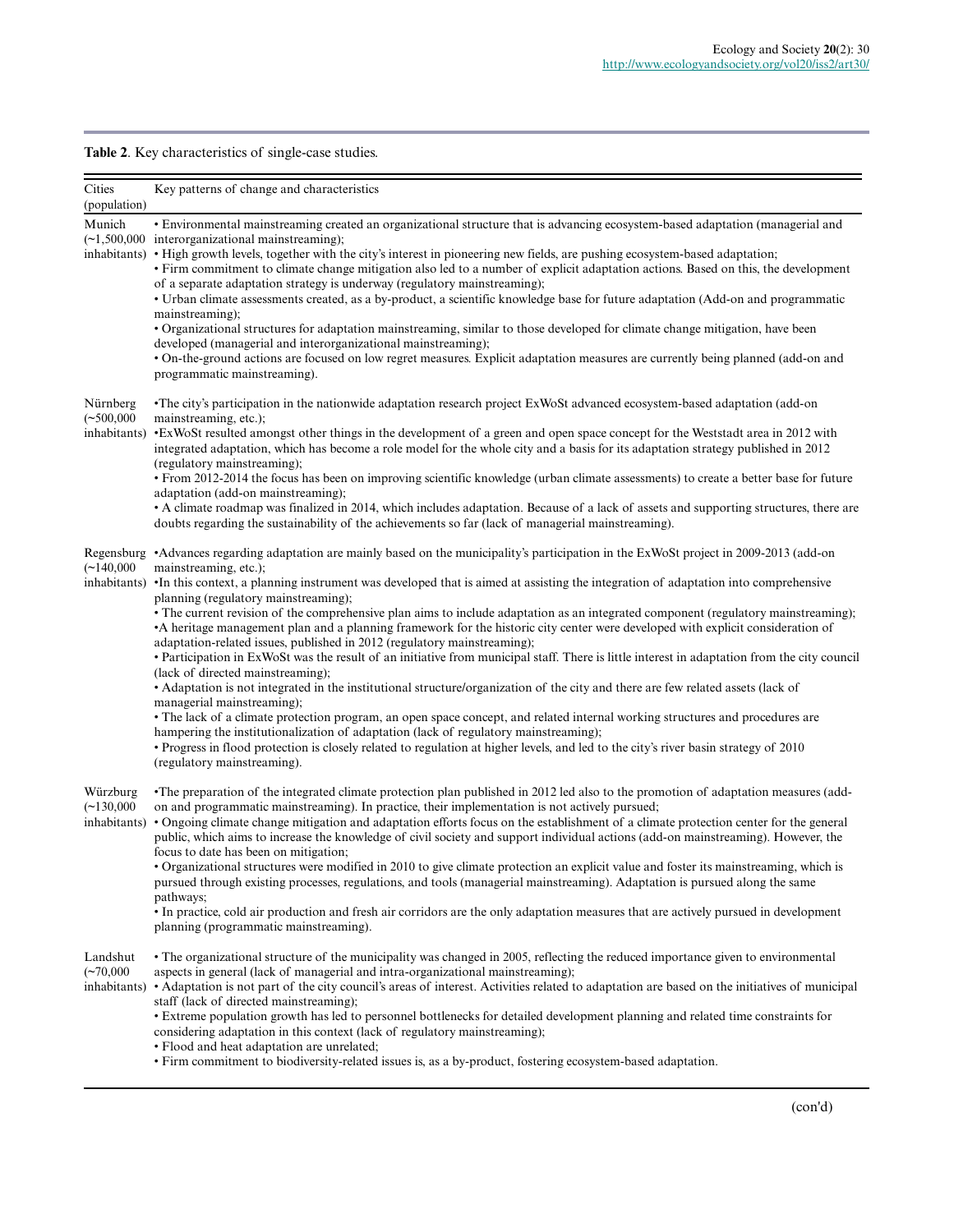| Passau<br>$(-55,000)$<br>inhabitants) | • Climate change adaptation is not yet a topic in municipal planning (lack of mainstreaming);<br>• Flood risk management, one of the city's focus areas, is not connected to adaptation (lack of programmatic mainstreaming);<br>• Focus is on technical flood protection and, to a certain extent, more holistic flood risk management. These areas are under the direct<br>control of higher level agencies and regulations (directed and regulatory mainstreaming);<br>•Increased involvement of citizens in flood protection is seen as a key to sustainably reduce risk; financial incentives were created to<br>improve individual responsibility (programmatic and inter-organizational mainstreaming);<br>• The city has not yet developed a climate protection strategy (lack of regulatory mainstreaming). |
|---------------------------------------|----------------------------------------------------------------------------------------------------------------------------------------------------------------------------------------------------------------------------------------------------------------------------------------------------------------------------------------------------------------------------------------------------------------------------------------------------------------------------------------------------------------------------------------------------------------------------------------------------------------------------------------------------------------------------------------------------------------------------------------------------------------------------------------------------------------------|
| (City: $~55$ .<br>$000 -$             | Deggendorf • Activities related to climate change mitigation, adaptation, and environment need to be coordinated between the municipal<br>administration and the administrative district office, a political structure that slows progress (difficult managerial and<br>interorganizational mainstreaming);                                                                                                                                                                                                                                                                                                                                                                                                                                                                                                          |
| inhabitants:                          | • The climate protection manager, employed in 2013, is unusually located within the planning department (managerial)                                                                                                                                                                                                                                                                                                                                                                                                                                                                                                                                                                                                                                                                                                 |
| District:                             | mainstreaming);                                                                                                                                                                                                                                                                                                                                                                                                                                                                                                                                                                                                                                                                                                                                                                                                      |
| 115,000                               | • Work on climate change mitigation is just starting; adaptation is not yet on the agenda. There is little political support for adaptation                                                                                                                                                                                                                                                                                                                                                                                                                                                                                                                                                                                                                                                                          |
| inhabitants)                          | (lack of directed mainstreaming);                                                                                                                                                                                                                                                                                                                                                                                                                                                                                                                                                                                                                                                                                                                                                                                    |
|                                       | • Major flood protection work is not linked to adaptation (lack of programmatic mainstreaming);<br>• The city does not have an urban development strategy. This translates into a lack of an urban vision, which is hampering advances in<br>adaptation (lack of regulatory mainstreaming);                                                                                                                                                                                                                                                                                                                                                                                                                                                                                                                          |
|                                       | • A lack of financial assets and personnel is seen as a key problem. External experts cannot be contracted (lack of managerial<br>mainstreaming).                                                                                                                                                                                                                                                                                                                                                                                                                                                                                                                                                                                                                                                                    |
| Freising                              | • Climate change adaptation has been advanced through informal planning, namely the urban development plan (STEP), which                                                                                                                                                                                                                                                                                                                                                                                                                                                                                                                                                                                                                                                                                             |
| (City: $~50,$ -                       | includes adaptation as an explicit field of activity (regulatory mainstreaming);                                                                                                                                                                                                                                                                                                                                                                                                                                                                                                                                                                                                                                                                                                                                     |
| 000                                   | •Green and open space development is hampered because of lack of personnel and scattered responsibilities (like in Deggendorf),                                                                                                                                                                                                                                                                                                                                                                                                                                                                                                                                                                                                                                                                                      |
| inhabitants:                          | which also obstructs ecosystem-based adaptation (difficult managerial and interorganizational mainstreaming);                                                                                                                                                                                                                                                                                                                                                                                                                                                                                                                                                                                                                                                                                                        |
| District:                             | • Increasing political support for climate change mitigation has recently led to changes at various levels. Related influence on                                                                                                                                                                                                                                                                                                                                                                                                                                                                                                                                                                                                                                                                                     |
| 170,000                               | adaptation has not yet been identified (lack of managerial mainstreaming, etc.);                                                                                                                                                                                                                                                                                                                                                                                                                                                                                                                                                                                                                                                                                                                                     |
| inhabitants)                          | •Increased flood protection efforts were triggered by floods in 2013 as well as increasing demands from higher level authorities<br>(directed mainstreaming). Related work was included in STEP as part of adaptation (regulatory mainstreaming). Focus is on<br>ecosystem-based approaches (add-on and programmatic mainstreaming).                                                                                                                                                                                                                                                                                                                                                                                                                                                                                 |

adaptation work has, since 2003, been carried out under the heading of flood risk management, which has subsumed the older concept of technical flood protection (see also Policies and instruments).

## **On-the-ground measures**

The following patterns of change regarding programmatic and add-on mainstreaming (Table 1) were identified:

- **1.** Few explicit adaptation measures have been implemented on the ground.
- **2.** The focus is on assessing local climate risk as an inevitable prerequisite for future adaptation measures.
- **3.** Existing measures, which have adaptation as a cobenefit, or unintended by-product, were initiated by cities' increasing commitment to environmental planning, climate change mitigation, or flood risk management.
- **4.** Most advances are related to riverine flood protection. Technical solutions dominate.
- **5.** Heat-related measures are closely linked to ecosystembased approaches.

Because climate change adaptation is still a relatively new topic, there are few explicit adaptation measures, although there is a range of measures that have adaptation as a cobenefit. Many measures with adaptation cobenefits came out of environmental planning approaches and more recent climate change mitigation work. For instance, Agenda 21 projects now also include measures of ecosystem-based adaptation. In Munich, many of today's projects date from the 2001 urban development strategy, Perspektive München (Stadt München 2001), its guideline on ecological planning (Stadt München 2012*a*), and the city's climate protection strategy (Stadt München 2012*b*). The resultant measures are the support of local recreation and mobility. They aim to reduce emissions by creating a pedestrian and bicycle-friendly environment, through the maintenance or development of green areas such as the Munich greenbelt, green corridors, open public spaces, and front yards. Another frequently used measure, which has adaptation cobenefits, is the promotion of green roofs.

Other measures with adaptation cobenefits have developed out of work on flood risk management. However, technical solutions dominate. Examples are the construction of water pumping stations, water detention basins, swales and storage sewers, the (re) construction of municipal buildings to improve resilience (e.g., in Passau) and, in all cities, improvements to existing embankments. In the words of an interviewee: "Regarding flood, it is all about building embankments. The protection of citizens is about building embankments. That this has anything to do with climate ... is not seen." Exceptional cases are the Isar renaturation project, which aimed to improve technical flood protection as well as provide ecological and recreational functions (WWA 2011) and Freising's integrated flood plan, which aims to reduce inflow to the Moosach river by improving water retention outside the city.

The first explicit adaptation measures came out of externally financed adaptation projects, cities' own climate mitigation work, or strategic development planning. In the case of Freising, the planning of ecosystem-based adaptation measures resulted from work on the urban strategic development plan (STEP). In Munich, the idea to create a climate adaptation theme park, currently in the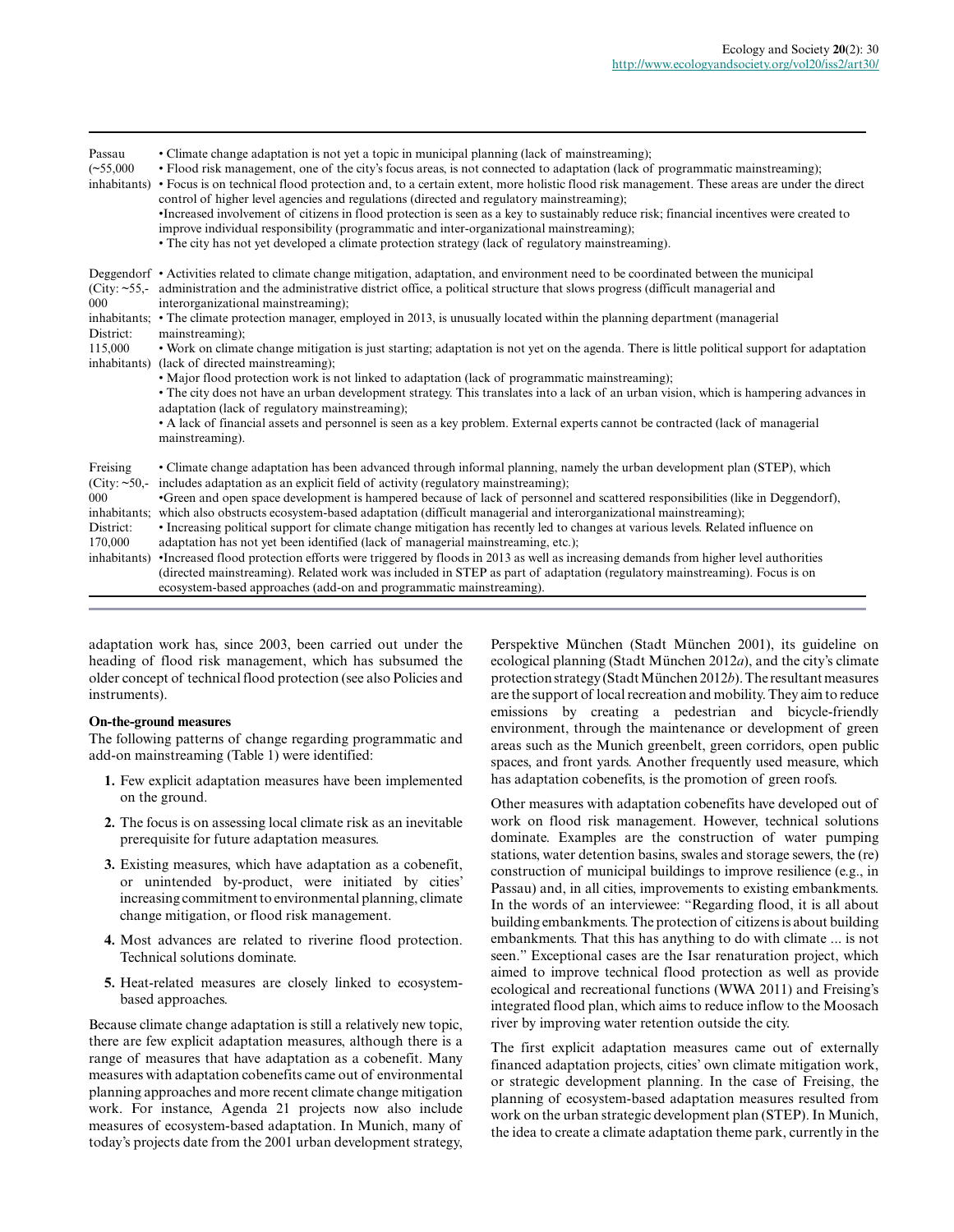planning phase, came out of its climate protection program (Stadt München 2012*b*). In Nürnberg and Würzburg, the identification of future measures is advanced and described in their respective integrative climate strategies (BAUM 2012, Stadt Nürnberg 2014). However, personnel, financial, and land-ownership issues have meant that implementation is slow. In Regensburg, only one measure, the uncovering of a historic stream and its development as recreational area in the Obermünster rehabilitation area, was approved and is underway. In several cases, active monitoring and selection of vegetation that is suitable for changing weather conditions has become part of daily practice in the municipalities' garden offices.

## **Organizational structures and assets, including internal cooperation**

Regarding organizational structures and assets (Table 1, managerial and inter-organizational mainstreaming), the following patterns of change were identified:

- **1.** Generally, there is no explicit and formally defined responsibility for climate adaptation.
- **2.** In several places, climate protection managers also have minor, but nonformalized, responsibilities for adaptation.
- **3.** There are few economic assets or personnel dedicated to adaptation. When there were external funds available, temporary organizational structures were often created to implement projects. After financing ended, these structures were dissolved and progress significantly slowed.
- **4.** In the few cases in which adaptation has already led to changes in organizational structures, they are similar to those developed for climate change mitigation.
- **5.** Since the 1980s, many municipalities have gradually improved organizational structures to support environmental mainstreaming, which has also enhanced structures that support ecosystem-based adaptation.

Between 2013 and 2014 in many cities, the issue of climate change mitigation was formally included in their portfolio. Responsibility for climate change mitigation often lies with the highest decisionmaking levels. In all study areas, except Passau, one or several climate protection mangers were employed. They generally work in the environmental department and have the task of overall coordination and mainstreaming. There are two exceptions. The first is Deggendorf, where, in 2014, a climate protection manager was employed in the planning department. The second is Munich, where, in 2013-2014, a total of 11 climate protection managers were located in different units and departments to enable the topic to be integrated in a decentralized manner and at all planning levels.

In most cities climate protection managers were given, over time, minor, and only informal, responsibilities for addressing climate and weather-related impacts. In the case of Deggendorf, this extension of responsibilities was triggered by floods in 2013. In Landshut, it was related to the release of a position paper on climate change (DST 2012). In many other cities, it was a direct outcome of mitigation-related activities.

In seven of the eight municipalities, responsibility for adaptation is not explicitly defined and thus not part of its official activities.

The exception is Munich, where, in 2013, the city council decided to put adaptation on the agenda and employed a climate adaptation manager in the environmental department, a decision that developed out of the city's work on climate change mitigation, in particular its urban climate assessment. The role of the adaptation manager is to bring together and coordinate existing adaptation measures and, on this basis, develop an adaptation strategy. Between March and August 2014, an organizational structure was established to support the development of this strategy. This structure is composed of a steering and a working group, which both include various units and levels of decision makers. Interestingly, it is similar to the decentralized structure developed for the creation of the climate protection program (Stadt München 2010), and the working group includes several climate protection managers.

Other municipalities, in which adaptation mainstreaming has already led to changes in organizational structures and increased assets, have also replicated structures and processes similar to those developed for climate change mitigation, or even earlier, for environmental mainstreaming. The success of the latter varies considerably across areas. In Landshut, in 2005 the new mayor, from the private sector, decided to dismantle and subordinate the previously independent department for environmental protection to the office for public order to attract potential investors. In contrast, since the 1980s, Munich has developed an organizational structure aimed at integrating green infrastructure planning into all urban developments, a model that has received national attention. As a result, the local nature protection agency and the department for open space planning is today part of the urban planning unit, rather than the environmental unit. Although the department for open space planning is a separate department, its staff is physically located in various planning units. In practice, this means that for every city development, there is an urban planner who is directly supported by a landscape planner. This organizational structure and related working routines were established to mainstream environmental issues into planning at all levels and is now used to advance ecosystem-based adaptation.

However, in cases in which structures for mainstreaming other cross-sectoral topics are poorly developed, there is little progress in developing organizational structures and assets for adaptation mainstreaming. In these cases, developments are based on informal discussions and communication between staff members, and adaptation is often overlooked in favor of other pressing needs. In the words of one interviewee: "Based on the crazy population growth, which we currently have, nobody would have the time to establish or participate in any working groups [for climate change adaptation]. We have a real problem here."

Independent of the individual context, and in contrast to climate change mitigation, financial resources for climate change adaptation are generally lacking and have not yet led to a continuous integration process. In Regensburg and Nürnberg, adaptation was driven to a large extent by the ExWoSt project. When the project ended, "lost" personnel and financial capacity meant that the issue of adaptation could not be actively pursued. Other governmental funds for climate change adaptation, including adaptation strategies, were established in 2014 by the German Federal Ministry for the Environment, Nature Conservation and Nuclear Safety, interestingly as part of the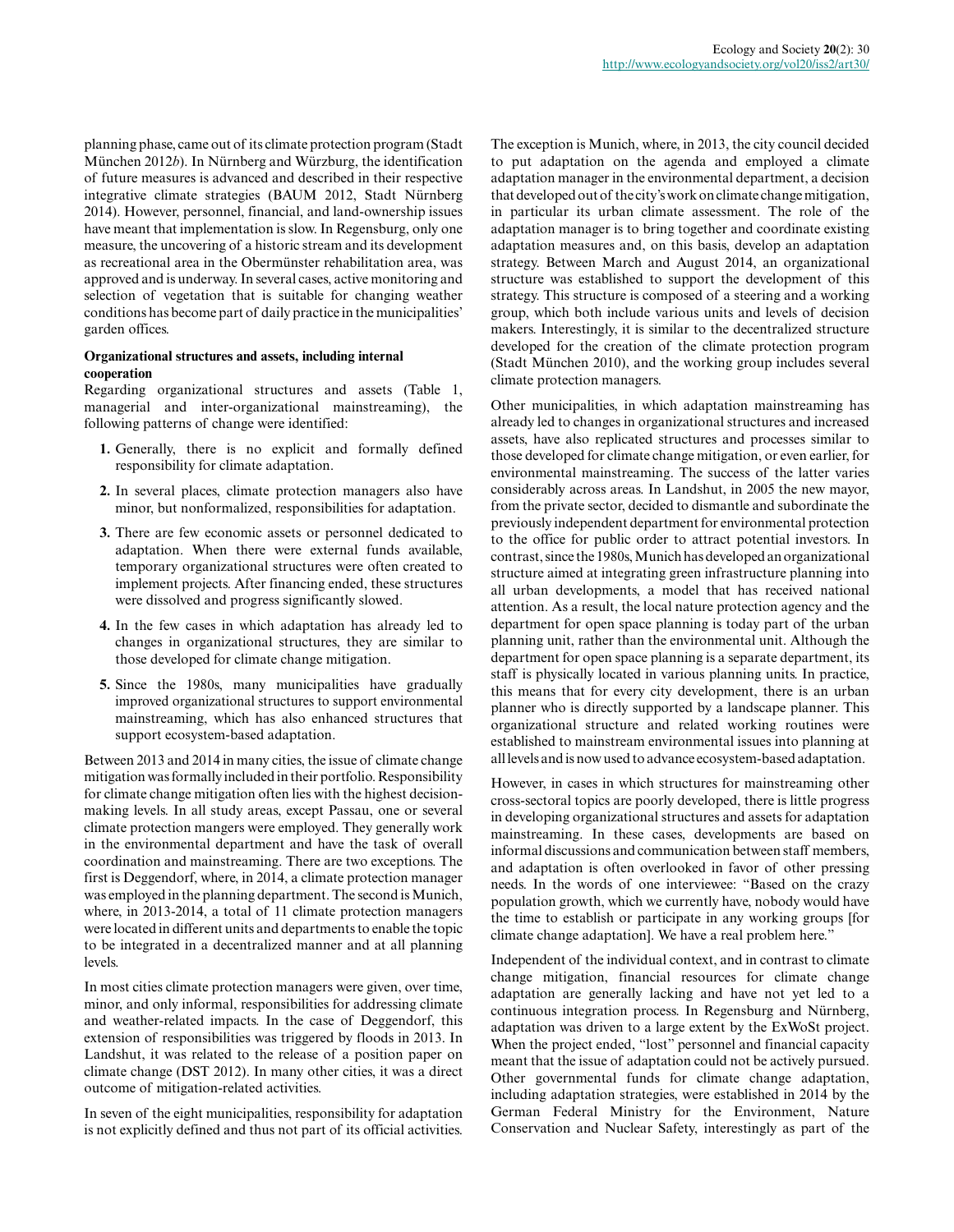ministry's funding program for climate change mitigation (BMUB 2014). Munich successfully applied for funding to establish their adaptation strategy.

Finally, scattered responsibilities for dealing with ecosystem services, climate-related risks, and disasters are seen as a challenge in all municipalities and especially smaller towns such as Freising and Deggendorf. In these towns, responsibility for green and open space development is fragmented because the district administration is responsible for environmental (and energy) issues and houses the local nature protection authority, whereas many other aspects are dealt with by the municipal administration, e.g., water- and traffic-related issues.

In the context of flood protection, responsibilities are well defined. The State of Bavaria has legal responsibility for major rivers, whereas city authorities are in charge of minor waterways. Within a municipality, the civil engineering department is generally responsible for flood protection and the municipal fire brigade, generally part of the civil protection department, is responsible for all types of disasters.

## **Policies and instruments**

The identified patterns of change regarding formal and informal policies and instruments (Table 1, regulatory mainstreaming) are:

- **1.** No city has, as yet, developed a separate climate adaptation strategy.
- **2.** The integration of climate change adaptation, and of ecosystem-based adaptation in particular, into municipal policies and instruments is in its infancy.
- **3.** Cities' commitment to climate change mitigation, environmental planning, and flood risk management has, as a by-product, also led to advances in the incorporation of ecosystem-based adaptation into policies and instruments.
- **4.** Advances can mostly be found in informal strategic planning and instruments.
- **5.** Instruments for fostering sustainable city planning do not include adaptation, including ecosystem-based adaptation, as an issue.

None of the cities in the study has, as yet, developed a standalone climate change adaption strategy. However, two cities, Nürnberg and Würzburg, have included adaptation as a component in their climate protection strategies. In Würzburg, an integrated mitigation-adaptation approach was promoted by a proactive staff member, leading to the endorsement of the city's integrated climate strategy in 2012 (BAUM 2012). In Nürnberg, the results of the ExWoSt project led to the development of a so-called adaptation handbook (Stadt Nürnberg 2012*a*), which presents the building blocks for an adaptation strategy based on the project's two pilot areas. Related aspects were then included in the 2014 climate roadmap, which presents climate change mitigation and adaptation as the two pillars of climate action (Stadt Nürnberg 2014). Munich has, at the end of 2013, initiated the process of elaborating a standalone adaptation strategy. In November 2013, the city council agreed to draw up such strategy and its commitment was reconfirmed in October 2014 when Munich became one of the first members of the European network "Mayors Adapt." As stated by one respondent: "We want to rise to the challenge ..... and show that we can do this."

None of the municipalities are making much effort to adjust existing formal or informal planning frameworks, regulations, and instruments to take into account the issue of climate change adaptation. Tables 3 and 4 provide an overview of existing and potential adaptation mainstreaming.

All interviewees agreed that comprehensive and detailed development plans and related policies, e.g., city statutes, were potentially the most important regulations for reducing weatherand climate-related risks. The revised building code of July 30, 2011 states that climate change should be considered in any planning processes (BauGB 2011 §1). Accordingly, municipal staff can include (ecosystem-based) adaptation in existing formal planning instruments. However, in contrast to climate change mitigation, adaptation still receives little attention because of, among other things, a lack of guidance and local climate knowledge. From two of the interviewees: "Regarding the question of how to address climate-related issues in [the department of] comprehensive and detailed planning, how to integrate adaptation, I would argue that there is still a great need for research." "I could already include specific requirements [for adaptation], if I want to, but I lack the necessary basis for arguing why, in a certain place, I have to do it like this, and somewhere else perhaps not."

Current comprehensive plans were drawn up before adaptation became an important issue. In Regensburg, the comprehensive plan from 1983 is however now under revision to include climate change adaptation, an activity that was initiated by the ExWoSt project. This project also led to the development of a planning instrument for the integration of climatic aspects into comprehensive planning (Jacoby and Beutler 2013), which still needs to be tested.

In many areas, extreme growth has led to new detailed development plans with no time left for the issue of adaptation, except in terms of general standards. There are only a few developments in which additional measures were demanded to address problems such as water infiltration and increasing precipitation, e.g., a high percentage of green roofs in Munich and Freising.

Detailed development plans are seen as crucial for the promotion of hazard-resilient buildings and to prevent future construction in at-risk areas, although retroactive changes are unlikely. The resettlement or dismantling of existing constructions has not been planned, but related discussions have been initiated. The revision of existing detailed plans might mean that building permits in atrisk areas must be withdrawn, which would lead to the expropriation of private property that is constitutionally protected. This may lead to demands for compensation. Since 2013, the state has required that new developments can only be built in areas in which there is a 100-year flood protection guaranteed (WHG 2013).

Because formal planning is highly regulated and thus difficult and time consuming to modify, the integration of climate change adaptation, including ecosystem-based approaches, is mainly found in informal planning. An example is the guideline on ecological planning, which is part of Munich's urban development strategy, Perspektive München. It was updated in 2012 to integrate climate change-related issues (Stadt München 2012*a*). Accordingly, the planning department, which was mainly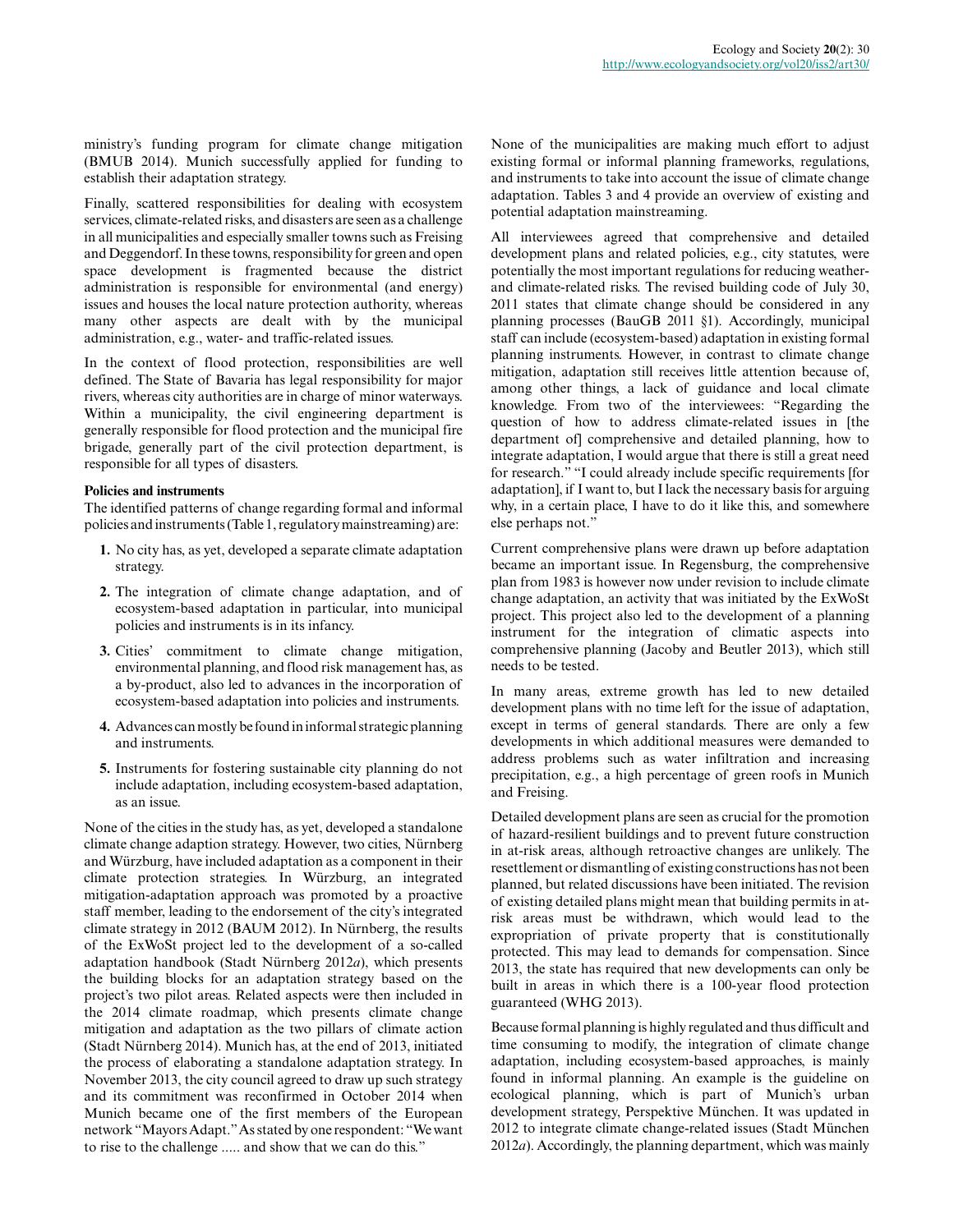**Table 3**. Existing and potential adaptation mainstreaming in formal planning frameworks, policies, and instruments.

|                                                                                                                                                                                                                                                                                                                                                                                                                                                                                                                                                                                                                                                                                           | Mainstreaming of ecosystem-based adaptation in formal planning<br>Planning frameworks and regulation                                                                                                                                                                                                                                                                                                                                                                                                                                                                                                                                                                                         | Planning instruments                                                                                                                                                           |                                                                                                                                                                                                                                                                                                                                                                                                                                                                                                                                                                                                                                                                                                                 |  |
|-------------------------------------------------------------------------------------------------------------------------------------------------------------------------------------------------------------------------------------------------------------------------------------------------------------------------------------------------------------------------------------------------------------------------------------------------------------------------------------------------------------------------------------------------------------------------------------------------------------------------------------------------------------------------------------------|----------------------------------------------------------------------------------------------------------------------------------------------------------------------------------------------------------------------------------------------------------------------------------------------------------------------------------------------------------------------------------------------------------------------------------------------------------------------------------------------------------------------------------------------------------------------------------------------------------------------------------------------------------------------------------------------|--------------------------------------------------------------------------------------------------------------------------------------------------------------------------------|-----------------------------------------------------------------------------------------------------------------------------------------------------------------------------------------------------------------------------------------------------------------------------------------------------------------------------------------------------------------------------------------------------------------------------------------------------------------------------------------------------------------------------------------------------------------------------------------------------------------------------------------------------------------------------------------------------------------|--|
| Existing adaptation mainstreaming                                                                                                                                                                                                                                                                                                                                                                                                                                                                                                                                                                                                                                                         | Potential adaptation mainstreaming                                                                                                                                                                                                                                                                                                                                                                                                                                                                                                                                                                                                                                                           | Existing adaptation<br>mainstreaming                                                                                                                                           | Potential adaptation mainstreaming                                                                                                                                                                                                                                                                                                                                                                                                                                                                                                                                                                                                                                                                              |  |
| • Initial consideration of CCA as part<br>of the weighting principle specified in<br>the national construction code from<br>$2011$ ;<br>• Climate-relevant requirements, e.g.,<br>high percentage of green roofs, could<br>be regulated by some detailed plans<br>(Munich, Freising);<br>• Based on ExWoSt, revision of the<br>comprehensive plan from 1983 by<br>taking CCA into account. Planned<br>finalization in 2016 (Regensburg);<br>• Municipalities only plan and develop<br>urban areas in which protection is<br>guaranteed for a 100-year flood;<br>• Restrictions on building usage and<br>construction in flood areas, e.g., since<br>2014 flood area regulation in Passau. | • Explicit inclusion of CCA in<br>comprehensive and detailed plans;<br>• Inclusion of CCA in existing town<br>statutes, e.g., for tree preservation,<br>socially just land use, or the design of<br>front yards and open landscape, to<br>enhance CCA guidance. Since 2011, in<br>Landshut, CCA is <i>informally</i> included<br>in the statute for tree preservation;<br>• Establishment of a new town statute<br>for adaptation adequate land use;<br>• Adoption of a decision that allows<br>retroactive CCA improvements to be<br>demanded:<br>• Include CCA in criteria for the legal<br>definition of redevelopment areas.<br>Rehabilitation areas for CCM already<br>exist in Munich. | • Inclusion of CCA<br>related arguments in<br>consultations and<br>professional opinions of<br>public bodies when<br>revising proposed<br>comprehensive and<br>detailed plans. | • Based on urban climate assessments, if<br>they exist, a requirement to provide<br>climate reports for critical areas and<br>their inclusion in competitions for<br>detailed or comprehensive planning;<br>• Systematic and regulated inclusion of<br>CCA related aspects in environmental<br>impact assessments and environmental<br>reports;<br>• Systematic inclusion of CCA related<br>aspects in impact mitigation regulation<br>and related compensation;<br>• Establishment of urban-development<br>contracts between investors, <i>i.e.</i> , house<br>builders, and municipal authorities,<br>which require CCA related measures;<br>• Improved CCA control mechanisms<br>included in detailed plans. |  |

Related international, regional, or national guidance/instructions

• National construction code and its 2011 amendment on climate-related issues. Proposed: modification of article 34 regarding the construction of vacant lots in built-up areas to allow regulation of potential adaptation measures;

• The national protection law. Proposed: change to allow the issue of CCA to be a criterion for the declaration of landscape conservation areas;

• The Bavarian nature protection law;

• Bavarian building regulations;

• General planning guide published in 2013 by the Bavarian State Ministry of the Interior, Construction and Traffic (OBSI 2012/13). CCA is mentioned;

• Regional plan, and related plans for green and open space development, e.g., for the Munich region. It was revised two years ago to consider CCM and CCA issues under the heading of "environmental goods, climate, and air;"

• 2001 EU Directive on the assessment of the effects of plans and programs on the environment;

• 2007 EU directive on the assessment and management of flood risks;

• 2010 Federal government water resources act (WHG; article 78) requiring municipalities to plan and develop urban areas only where protection is guaranteed for a 100-year flood (HQ100). Municipalities must provide flood-risk maps by the end of 2013 and flood-risk management plans by the end of 2015 (WHG; articles 74 and 75). Inclusion of a 15% addition for CC considerations;

• State water law of Bavaria prescribing that flood-risk maps have to include not only HQ100 but also HQExtrem (i.e., 1.5 times the water volume of HQ100);

• The Bavarian law for disaster and civil protection.

† Selected examples mentioned by interviewees.

 $CCA =$  Climate change adaptation;  $CCM =$  Climate change mitigation;  $CC =$  Climate change.

responsible for the preparation of the guideline, started to mainstream adaptation into its strategic goals. In fact, its open space planning unit recently added a fifth pillar, called "climate change mitigation and adaptation" to its strategic goals.

In Nürnberg and Regensburg, the integration of climate change adaptation into informal planning was triggered by the ExWoSt project. In Nürnberg, it led to a green and open space concept for the Weststadt area of the city (Stadt Nürnberg 2012*b*). In Regensburg it led to the establishment of a heritage management plan (Stadt Regensburg 2012*a*) and a strategic planning framework for the historic city center (Stadt Regensburg 2014/15), all of which have adaptation considerations at their core.

In Freising, the issue of climate change adaptation was brought up during the development of the city's strategic urban development plan (STEP; Stadt Freising 2014/15). It is included

under the heading "nature and landscape," indicating its close connection with ecosystem-based planning approaches. Although heat-related aspects were included from the beginning, flood protection was only included after floods in 2013 and in response to external demands, i.e., water legislation. Based on the STEP, in 2014 Freising began to develop an integrated flood protection and retention strategy.

Most changes in formal and informal planning have been initiated in the context of flood protection, which is related to regulation at European, national and regional levels. In 2010, the 2007 European Union (EU) directive on the assessment and management of floods was integrated into the federal government's water resources act. This outlined flood protection requirements and instructed municipalities to provide flood risk maps by the end of 2013 and flood risk management plans by the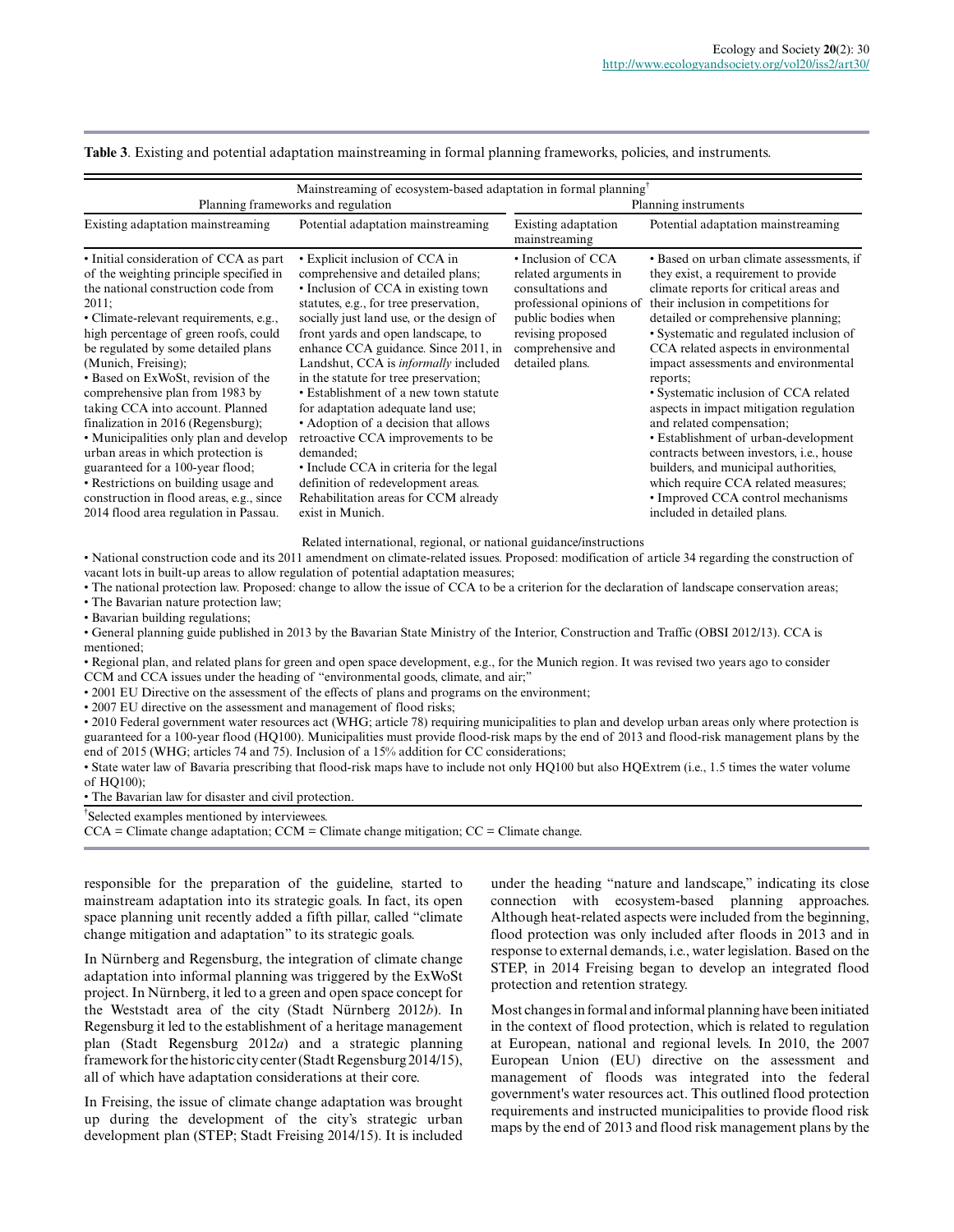**Table 4**. Existing and potential adaptation mainstreaming in informal planning frameworks, policies, and instruments.

| Planning frameworks and regulations                                                                                                                                                                                                                                                                                                                                                                                                                                                                                                                                                                                                                                                                                                                                                                                                                     | Mainstreaming of ecosystem-based adaptation in informal planning <sup>1</sup><br>Planning instruments                                                                                                                                                                                                                                                                                                   |                                                                                                                                                                                                                                                                                                                                                                                                                                                                       |                                                                                                                                                                                                                                                                                                                                                                                                                                                                                                                                          |  |  |  |
|---------------------------------------------------------------------------------------------------------------------------------------------------------------------------------------------------------------------------------------------------------------------------------------------------------------------------------------------------------------------------------------------------------------------------------------------------------------------------------------------------------------------------------------------------------------------------------------------------------------------------------------------------------------------------------------------------------------------------------------------------------------------------------------------------------------------------------------------------------|---------------------------------------------------------------------------------------------------------------------------------------------------------------------------------------------------------------------------------------------------------------------------------------------------------------------------------------------------------------------------------------------------------|-----------------------------------------------------------------------------------------------------------------------------------------------------------------------------------------------------------------------------------------------------------------------------------------------------------------------------------------------------------------------------------------------------------------------------------------------------------------------|------------------------------------------------------------------------------------------------------------------------------------------------------------------------------------------------------------------------------------------------------------------------------------------------------------------------------------------------------------------------------------------------------------------------------------------------------------------------------------------------------------------------------------------|--|--|--|
| Existing adaptation mainstreaming                                                                                                                                                                                                                                                                                                                                                                                                                                                                                                                                                                                                                                                                                                                                                                                                                       | Potential adaptation<br>mainstreaming                                                                                                                                                                                                                                                                                                                                                                   | Existing adaptation<br>mainstreaming                                                                                                                                                                                                                                                                                                                                                                                                                                  | Potential adaptation<br>mainstreaming                                                                                                                                                                                                                                                                                                                                                                                                                                                                                                    |  |  |  |
| • Integration of CCA into climate protection<br>strategies (Nürnberg, Würzburg);<br>• Decision to prepare an explicit adaptation strategy<br>(Munich);<br>• 2012 guideline on ecological planning, revised to<br>integrate CCM, and implicitly CCA aspects<br>(Munich);<br>• 2014 strategic urban development plan (STEP) with<br>integrated CCA (Freising);<br>• Climate adaptation handbook 2012 (Nürnberg);<br>• Green and open space concept for the Weststadt<br>district with integrated CCA from 2012 (Nürnberg);<br>• 2012 heritage management plan with integrated<br>CCA for the historic city center (Regensburg);<br>• Planning framework for the historic city center with<br>integrated CCA from 2014/15 (Regensburg);<br>• 2010 river basin strategy (Regensburg);<br>• Integral flood protection and retention plan 2015<br>(Freising). | • Development of a<br>separate strategic or<br>sectoral development plan<br>for CCA:<br>• Integration of CCA<br>related issues in strategic<br>or sectoral development<br>plans, e.g., for the<br>development of living<br>areas, river basins,<br>biodiversity, biotopes and<br>flora, fauna, and habitat<br>(FFH);<br>• Inclusion of CCA as an<br>aspect of sustainability<br>planning and reporting. | • Better control of flood-<br>proof requirements<br>through city authorities<br>and chimney sweeps, e.g.,<br>of secured oil tanks<br>(Deggendorf);<br>• In the context of floods,<br>inclusion of a 15% CCA<br>addition, e.g., STEP in<br>Freising;<br>• Development of an<br>informal guideline for the<br>integration of climatic<br>aspects into planning (i.e.,<br>comprehensive planning<br>and related environmental<br>assessments) from 2013<br>(Regensburg). | • Establishment of design<br>guidelines for investors/builders,<br>which describe how the city would<br>like to see detailed development<br>plans and related CCA<br>requirements put into practice;<br>• Creation of advisory bodies to<br>provide assistance to investors/<br>builders who must present and<br>discuss their ideas with these<br>bodies:<br>• Establishment of sustainability<br>criteria that include CCA. In<br>Munich general sustainability<br>aspects in detailed development<br>planning were developed in 2012. |  |  |  |
| Related international, regional, or national guidance/instructions<br>• General planning guide published in 2013 by the Bavarian State Ministry of the Interior, Construction and Traffic (OBSI 2012/13). CCA is<br>mentioned:                                                                                                                                                                                                                                                                                                                                                                                                                                                                                                                                                                                                                          |                                                                                                                                                                                                                                                                                                                                                                                                         |                                                                                                                                                                                                                                                                                                                                                                                                                                                                       |                                                                                                                                                                                                                                                                                                                                                                                                                                                                                                                                          |  |  |  |

• 1992 EU directive on flora, fauna, and habitats (FFH);

• Guidelines from different associations, e.g., the German Association for Water, Sewage and Waste (DWA) and their recommendations for handling rainwater runoff. Proposed: revision to include CCA related aspects;

• Various standards for water management from the German Institute for Standardization (DIN standards).

† Selected examples mentioned by interviewees.

 $CCA =$  Climate change adaptation;  $CCM =$  Climate change mitigation;  $CC =$  Climate change.

end of 2015 (WHG 2010 §74(6) 75(6)). Adaptation is considered in the form of a 15% addition for calculating potential floods and related necessary flood protection.

Finally, although the issue of climate change mitigation is taken into account in sustainability planning and reporting, the interviewees stated that neither the issues of climate change adaptation nor ecosystem-based adaptation have been broached in this context (e.g., Stadt Nürnberg 2009, Stadt München 2012*c*)

#### **External cooperation and networking**

The identified patterns of change regarding intra-organizational mainstreaming (Table 1) are as follows:

- **1.** Professional development takes place in the context of existing projects and, to some extent, networking events organized by national and international bodies.
- **2.** Cooperation with neighboring municipalities and regional bodies exists mostly in the context of flood protection.
- **3.** There is little cooperation with citizens and innovative alliances to support ecosystem-based adaptation.

The current focus of the selected cities is on their own administration and related capacity development, whereas little attention is given to external cooperation and networking. In the words of one interviewee: "The first step now is ... what is within our own competence ... what we can implement. And then we will look, in a second step, further, and try to include other processes [i.e., collaboration with external organizations and citizens]."

In contrast, external cooperation, city partnerships, networking, and collaborative arrangements have increasingly been fostered in the field of climate change mitigation in recent years (Gausset and Hoff 2013, Hoff and Gausset 2015).

Capacity building for adaptation is actively pursued by the five biggest cities through participation in projects or related dissemination events. These include the ExWoSt project (2009-2013) of the German Federal Ministry for the Environment, Nature Conservation and Nuclear Safety (BMUB); the Centre for Urban Ecology and Climate Adaptation ZSK 2013-16 financed by the Bavarian Ministry for Environment and Consumer Protection (StMUV); and the Klimmzug project (2008-2014) financed by the German Federal Ministry of Education and Research. In addition, staff from two cities, Munich and Würzburg, mentioned the importance of national and international networking events, such as climate dialogues held to discuss the national adaptation strategy, and workshops held by the European Commission's Climate Alliance, by the Covenant of Mayors, and by the Mayors Adapt networks. Not surprisingly, participation in these networks is often initiated by municipal staff, rather than the city council.

Because ecosystem-based adaptation is seen as extremely difficult because of space restrictions and the interests and concerns of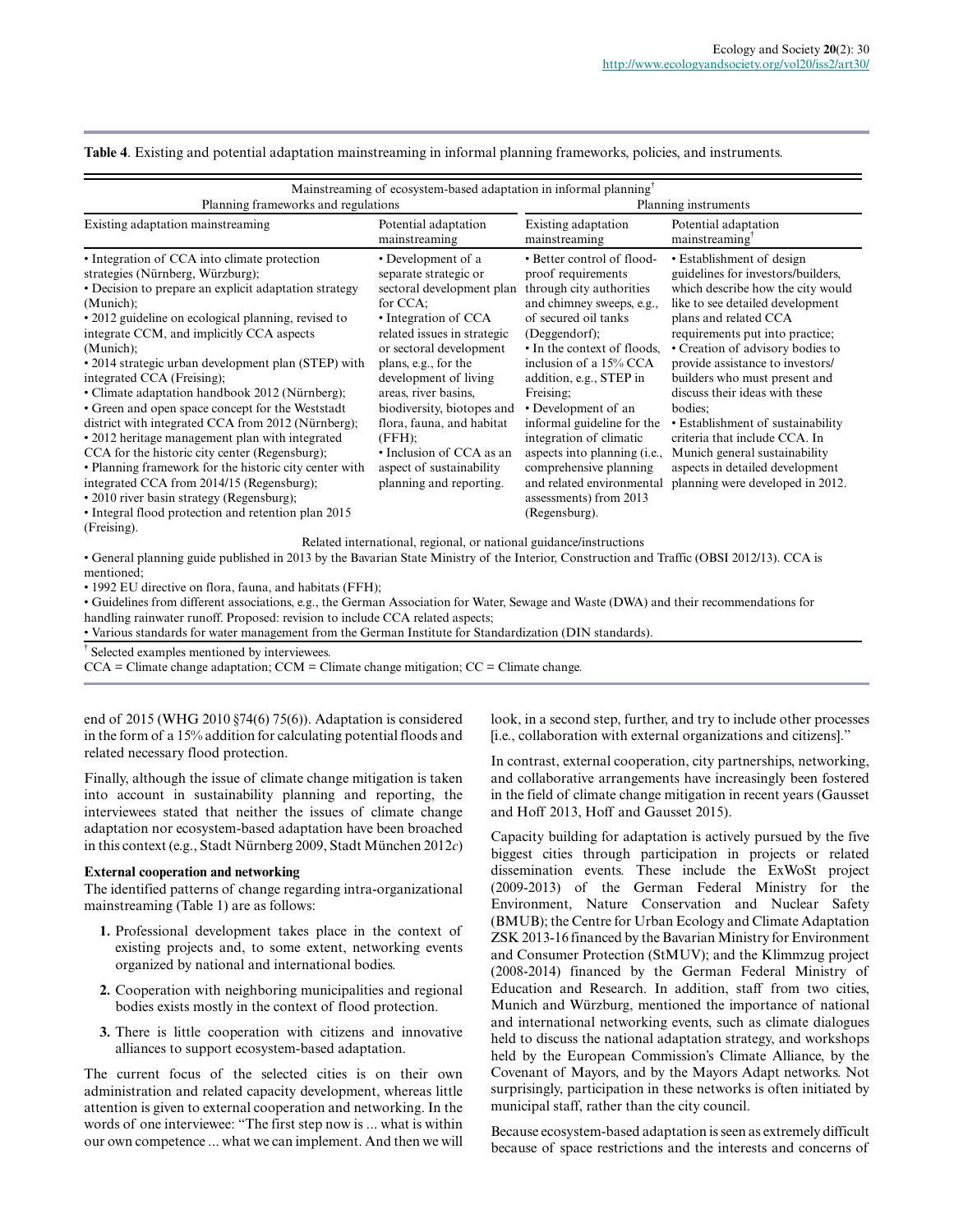the actors involved, there are very few cooperative arrangements or innovative alliances. In the words of one interviewee: [With all the different actors involved] "this is sometimes like trying to square the circle..., trying to achieve the impossible." The 2010 climate protection program developed by the city of Würzburg includes the creation of an urban climate network (BAUM 2012); no concrete actions have however been taken so far.

The importance of close cooperation with neighboring municipalities and governmental bodies responsible for regional planning was only mentioned in the context of water management and flood protection, with the regional water authority being the main actor. In Munich, the success of the Isar renaturation project was in fact considered to be the result of good cooperation and the constellation of actors involved.

In contrast to climate change mitigation, there is little citizen involvement and cooperation in climate change adaptation. In several cities it is restricted to the provision of basic information, mainly for flood protection. Four cities offer minor incentives aimed at reducing soil sealing and increasing greening on private lots. In the case of Nürnberg and Regensburg, these initiatives have been offered in the context of the ExWoSt project with limited success (Stadt Regensburg 2012*b*, Stadt Nürnberg, [date unknown]'). In Nürnberg, they are also based on environmental mainstreaming activities from the 1980s/90s. Also in Munich, related initiatives are relics of environmental mainstreaming work, i.e., the green courtyard project, which are now being revived or are linked to mitigation work. Regarding the latter, the nongovernmental organization Green City, supported by the Munich City Council as part of its climate protection program, established a greening office, which aims to engage citizens in adaptation.

Apart from the provision of information and minor financial incentives, there are few attempts to create further city-citizen collaborations. Freising asked residents to become "godparents" to two local stretches of water to ensure maintenance and flood control. In Freising and Munich, the city administrations have initiated a dialogue with residents and farmers in areas in which increased flood retention is difficult because of private land ownership.

## **DISCUSSION**

The results provide rich and novel insights into current and potential activities that can foster the mainstreaming of ecosystem-based adaptation in urban governance and planning, related processes, advances, and shortcomings. All of the mainstreaming strategies investigated have been applied in practice, although the importance given to particular strategies and specific activities varies (see Results section and Table 2). The results highlight a gap between the concept of ecosystem-based adaptation and the practical implementation of related measures, synergies between the mainstreaming of ecosystem-based adaptation and other cross-cutting topics, ambiguities regarding the mainstreaming concept and, based on this, ways to leverage sustainability transitions. Although previous studies have noted similar aspects, in the context of this study, they played out in very different ways. Related comparative analyses are presented in the following subsections.

## **Ecosystem-based adaptation in practice**

In theory, ecosystem-based adaptation is framed as a comprehensive approach rooted in both ecosystem services and climate change adaptation research (Uy and Shaw 2012*a*, *b*, Chong 2014); however, in practice, related activities are not linked to the ecosystem services concept. In contrast to other countries, where the ecosystem services concept has been identified as a key driver of ecosystem-based adaptation at national and local levels (Wamsler et al. 2014), in Germany it is perceived very critically.

Ecosystem-based approaches to adaptation are instead motivated by either environmental planning, or climate change adaptation, or flood risk management, and unlike other contexts (Doswald et al. 2014, Sitas et al 2014, Wamsler et al. 2014) are not labeled or systematized in any way. As described by one interviewee: "We deal with the issue of adaptation in a very broad or general sense, and the differentiation between constructive and other types of adaptation measures is, in practice, not yet a topic. We are not there yet. ... We still have a smörgasbord of ideas, we still don't have an overview. This will come with further conceptualization... Then we will perhaps start to systematize, and then perhaps also see where we have deficits, where we could advance adaptation in different ways."

Although mainstreaming entry points are diverse, progress in the mainstreaming of ecosystem-based adaptation tends to be associated with cities' commitment to environmental planning, rather than adaptation. This is because of increasing demands for sustainable growth, and the fact that environmental planning structures, processes, and instruments are, in contrast to other contexts, well established, which enables civil servants to engage in ecosystem-based adaptation within their current portfolio (Sitas et al. 2014, Wamsler et al. 2014). However, this applies mainly to heat risk.

Activities to reduce heat and flood risk were found to be compartmentalized. Related activities are mainly implemented independently. Although work on flood risk management is still dominated by technical solutions, activities related to heat risk are mostly based on green infrastructure approaches. However, the growing importance of the concept of flood risk management, as opposed to technical flood protection, supports increasingly integrated approaches, which advance ecosystem-based adaptation in practice.

## **Mainstreaming synergies**

## *Synergies between top-down and bottom-up efforts*

In line with a previous study on Swedish municipalities (Wamsler et al. 2014), this study shows the importance of combining mainstreaming strategies to balance the shortcomings in individual activities, including vertical and horizontal approaches.

Only in the case of flood protection is the mainstreaming of ecosystem-based adaptation characterized by clear guidance from core legislative powers and other actors at European, national, and regional levels. In the case of other climate-related risks, mainstreaming relates to the implementation of processes by departments that encourage or coordinate adaptation but have little authority themselves (cf. Jacob and Volkery 2004, Nunan et al. 2012).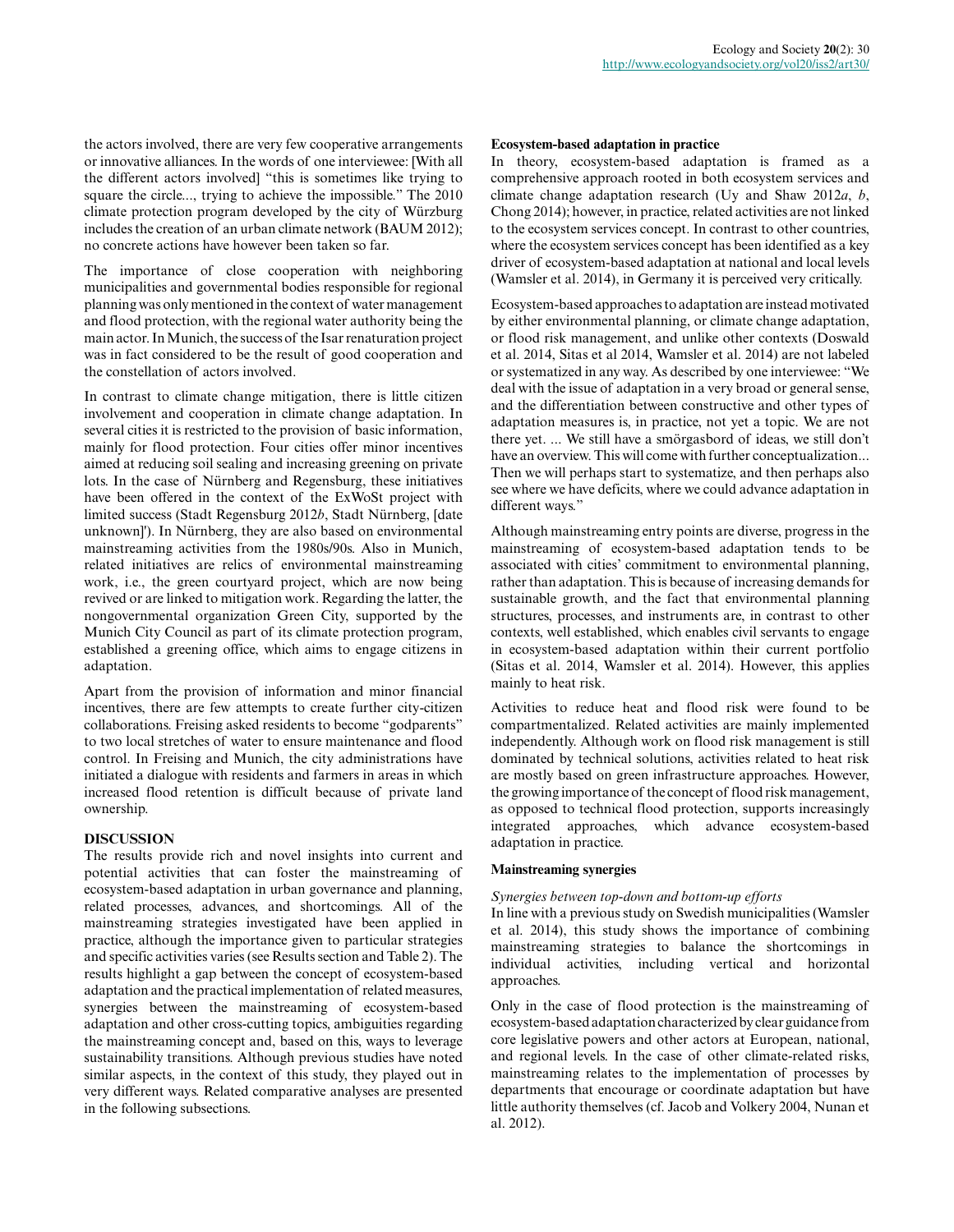At the city level, although committed politicians are driving the integration of climate change mitigation, this is not the case for adaptation. Increasing regulation through directed mainstreaming has, for instance, been achieved in the context of climate change mitigation, e.g., through detailed-planning requirements or the definition of energy-rehabilitation projects, but it is still seen as politically difficult when it comes to adaptation.

A lack of directed mainstreaming is compensated for by dedicated civil servants who streamline the work within their sphere of activities. They submit applications for external, mainly national or regional, adaptation funding, push to join adaptation-related networks, and drive directed mainstreaming through integrating ecosystem-based adaptation into informal planning, thus laying the ground for the future integration into formal planning and decision making. However, in contrast to other countries (cf. Wamsler et al. 2014), there is little interest and engagement in accessing international funding or developing new planning instruments. The latter is because of high levels of regulation in Germany and the potential to adapt related processes and instruments, e.g., impact mitigation regulation and related compensation.

## *Synergies between mainstreaming efforts*

This study revealed synergies between mainstreaming efforts, providing clear evidence that the mainstreaming of ecosystembased adaptation is enabled through experience in mainstreaming other topics (see under Organizational structures and assets and Policies and instruments). This finding is in contrast to older studies, such as Kok and de Coninck (2007) and Agrawala and Van Aalst (2008). Although more recent work has reported similar outcomes (Wamsler et al. 2014), it only relates to environment mainstreaming.

In the German context, both environmental and climate change mitigation planning have driven adaptation mainstreaming. Adaptation mainstreaming is most advanced in cities in which earlier efforts in environmental and, importantly, climate change mitigation mainstreaming have led to the creation of decentralized structures that promote interdisciplinary and interdepartmental work. Less progress is seen in those cities in which there is little environmental and climate change mitigation mainstreaming. Furthermore, strong synergies between climate change mitigation and adaptation planning were identified for both mainstreaming and on-the-ground operations, although past studies have mainly highlighted that "win-win solutions are rare" and "conflicting goals are ... commonplace" (McEvoy et al. 2006:190, Davoudi et al. 2010).

## *Overcoming ambiguities regarding the mainstreaming concept*

Although the mainstreaming approach has received much criticism in the context of cross-cutting topics such as gender (Mazey 2002), environment (Dalal-Clayton and Bass 2009, Jordan and Lenschow 2010, Runhaar et al. 2014), disaster risk reduction (La Trobe and Davis 2005, Benson et al. 2007), HIV/ AIDS (Holden 2004), education and learning (Ferreira et al. 2007), and climate change mitigation and adaptation (Swart and Raes 2007, Adelle and Russel 2013), in the context of this study such concerns are hardly seen. The main criticisms of gender and environmental mainstreaming approaches are: (1) the risk of coopting the concept to promote issues that conflict with the targeted outcomes (Stratigaki 2005, True 2010, Weber and

Driessen 2010); (2) the risk of "mainstreaming overload" (Kok and de Coninck 2007:588, Agrawala and Van Aalst 2008:188); and (3) the risk that the new topic becomes nobody's responsibility (True 2010). Based on this, some scholars have concluded that mainstreaming is a technocratic exercise, which is unlikely to change social relationships (Palmary and Nunez 2009, Turnhout et al. 2013). Such ambiguities are not identified in this study. Because adaptation mainstreaming is built on past experience, processes, and structures of mainstreaming, related advances also build on the lessons learned and furthermore challenge conventional planning approaches, such as sectoral planning and technical flood protection. It is thus argued that criticism generally relates to a lack of comprehensive understanding and implementation of the mainstreaming concept in the past, which is different to the concept presented here, rather than problems inherent in the concept itself, which addresses potential counteracting forces.

In the past, mainstreaming processes have also led to the promotion of civil society involvement and collaborative arrangements with citizens to cocreate local policies and practice (Gausset and Hoff 2013, Hoff and Gausset 2015). The basic tenet is that citizens, either as individuals or as members of groups, can and must play an important part in related efforts (Tompkins and Eakin 2012, Gausset and Hoff 2013, Hoff and Gausset 2015). Surprisingly, there have been few such developments in the context of adaptation. This is confirmed by Naumann et al. (2011) who assessed ecosystem-based adaptation in Europe<sup>3</sup>. In the context of ecosystem-based adaptation, this is especially unfortunate because research on adaptive comanagement and adaptive governance has also shown the importance of civil society involvement and cross-level linkages for making the transition from uncoordinated or sector management, to ecosystem-based management (Olsson et al. 2004, Plummer and Armitage 2007, Plummer et al. 2012, 2013, Plummer 2013, Chaffin et al. 2014). Adaptive co-management and adaptive governance refers to governance of social-ecological systems for the management and use of assets that provide ecosystem services, in which rights and responsibilities are jointly shared between state-based and community-based systems.

## *Leveraging sustainability transitions through mainstreaming*

Like other studies, the ability of municipalities to implement mainstreaming was shown to depend on a range of contextual factors (cf. Burch 2010, van den Bergh et al. 2011, Dannevig et al. 2012), and is illustrated by this quote from an interviewee: "Advances are very different. They depend on individuals, their interests, the political standpoint of the mayor, the structure of the city council... Cities and districts work in a very complex way and are often very different. Overarching themes such as adaptation have, at an early stage, extreme amplitudes. There are cities that advance full speed, and there are cities that have startup difficulties. Once things are running, it develops a momentum of its own. Then a sort of social control kicks in between cities. 'They make it, then we also have to.' But at the initial stage, there are huge differences."

Apart from the commitment of individual staff members and prior mainstreaming experience, the size of the city and its associated resources were identified as particularly influential at all levels of mainstreaming, from capacity building to actual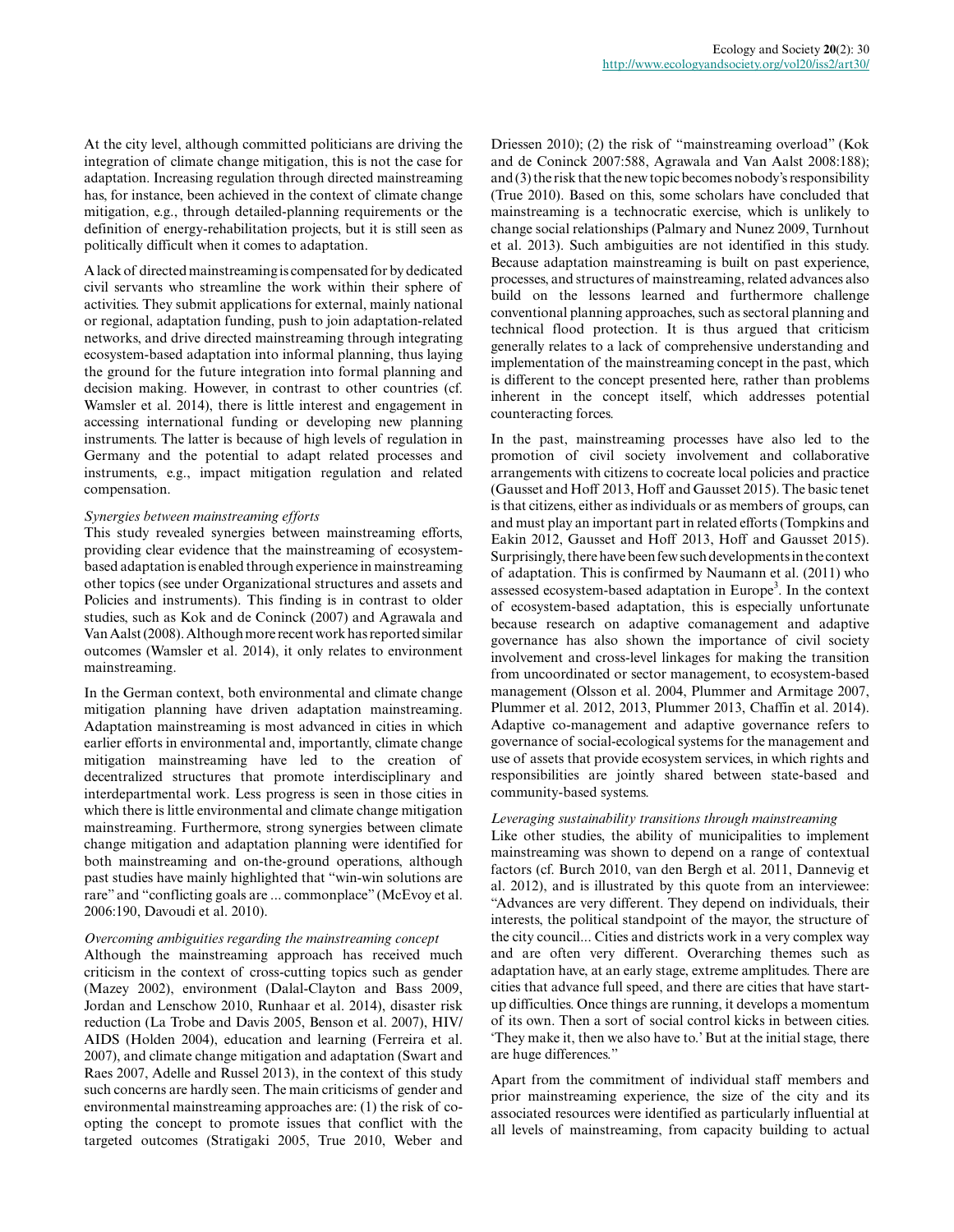operations. Interviewees stated that: "Slowly, there is a rethink going on. I think that it is mainly in the bigger cities where a change in thinking can already be observed, and it is slowly coming to us too." "In the countryside, these issues [climate change mitigation and adaptation] still have a bad reputation... You are the bogeyman if you campaign for an issue that makes building areas more expensive, ... makes them difficult, or can impede the development of building areas"

Adaptation mainstreaming thus requires flexible strategies, which take into account context-specific features. Accordingly, there is no off-the-shelf template or step-by-step approach that could provide defined pathways for sustainably mainstreaming ecosystem-based adaptation into municipal governance and planning. Nevertheless, the framework presented addresses the claimed lack of indicators of local governments' mainstreaming capacity (IPCC 2014). The framework has been shown to be applicable to the analysis and comparison of both individual departments and entire city authorities. It is based on aspects identified as crucial, which are needed to develop momentum and make adaptation a core issue in municipal decision making. These include: the combination of different mainstreaming strategies and of related horizontal and vertical governance dimensions to overcome mainstreaming barriers; the encouragement of systematic planning for both explicit and implicit adaptation; and the involvement of a diversity of actors to enable innovative and sustainable solutions (cf. Ernstson et al. 2010), which include hard and soft (including ecosystem-based) measures (cf. Savacool 2011), as well as learning-by-doing approaches (cf. Kato and Ahern 2008, Jones et al. 2012*b*), while taking into account the local context.

# **CONCLUSIONS**

This study investigated eight local government authorities in Southern Germany, i.e., Munich, Würzburg, Nürnburg, Regensburg, Landshut, Passau, Freising and Deggendorf, and looked at ways to mainstream ecosystem-based adaptation into municipal planning to foster sustainability transitions. First, the paper presents a systematic overview of current and potential mainstreaming activities and related processes. Second, it provides empirical evidence that there are diverse mainstreaming entry points for ecosystem-based adaptation and that environmental and climate change mitigation planning drive adaptation mainstreaming. Cities that have managed to integrate cross-cutting issues such as environment and climate change mitigation in the past are also more likely to have progressed in adaptation mainstreaming. Third, ecosystem-based adaptation is shown to be largely compartmentalized depending on how related activities are approached, i.e., via a climate change or disaster risk approach. Mainstreaming ecosystem-based adaptation would thus benefit from the creation of governance structures that combine well-established and highly directed flood risk management with climate change adaptation coordination, through defined decision-making bodies at different levels. Fourth, the paper highlights how mainstreaming strategies can complement and reinforce each other, and indicates ways to leverage sustainability transitions via mainstreaming in local government. The need for citizen-city collaborations to cocreate local policies and practice is underlined in this context. Fifth, the use of the developed mainstreaming framework to analyze current practice and capacities has been demonstrated, thus also

providing initial indicators for local government's mainstreaming capacity. It has shown that adaptation mainstreaming in general, and the mainstreaming of ecosystem-based adaptation in particular, are still in their infancy. The applicability of the mainstreaming framework as a tool to make sustainability issues a core in local government decision making requires further research and is currently being tested in close collaboration with civil servants in pilot studies in Germany and Sweden. For this purpose, the results of this study have been translated into an operational guideline (Wamsler 2014*b*). Together with both the existing and the potential mainstreaming activities identified, it provides important input for municipalities to advance adaptation mainstreaming. Finally, further research might look into the applicability of the developed mainstreaming framework for identifying and characterizing transitions to adaptive comanagement and to describe related governance processes.

<sup>[1]</sup>Because of the specific characteristics (e.g., ambiguity and complexity) of sustainability problems, such as climate change, there is increasing consensus that incremental change is insufficient, and there is a need for more radical changes to achieve system-wide alterations that foster sustainability. These are here conceptualized as sustainability transitions.

 $[2]$ In contrast to climate change adaptation, which aims to reduce the effects of climate change, climate change mitigation aims to reduce the causes of climate change. Climate change mitigation commonly refers to anthropogenic interventions to reduce the sources, or enhance the sinks, of greenhouse gases (IPCC 2014). According to their respective aims, some measures can be classified as both climate change adaptation and climate change mitigation. Related overlaps can be intended or unintended.

[3]In contrast, in developing countries the mainstreaming of community-based approaches is increasingly advocated to achieve transformative adaptation (Archer et al. 2014).

*Responses to this article can be read online at:* http://www.ecologyandsociety.org/issues/responses. php/7489

## **Acknowledgments:**

*The research presented was carried out as part of a broader research project funded by the Swedish Research Council (FORMAS) and in cooperation with a project funded by the Bavarian State Ministry of the Environment and Consumer Protection (StMUV). I thank all partners for their contribution, namely the municipalities of Munich, Nürnberg, Regensburg, Würzburg, Landshut, Passau, Deggendorf, and Freising, as well as the Technical University of Munich (TUM), the Department of Strategic Landscape Planning and Management (SMLE), and the Centre for Urban Ecology and Climate Adaption (ZSK). Special thanks go to Professor S. Pauleit, Professor W. Lang, D. Gondhalekar, R. Hansen, E. Rall, W. Rolf, J. Tigges, W. Zehlius-Eckert, and H. Busch for their cooperation and/or valuable input.*

# **LITERATURE CITED**

Adelle, C., and D. Russel. 2013. Climate policy integration: a case of déjà vu? *Environmental Policy and Governance* 23:1-12. http:// dx.doi.org/10.1002/eet.1601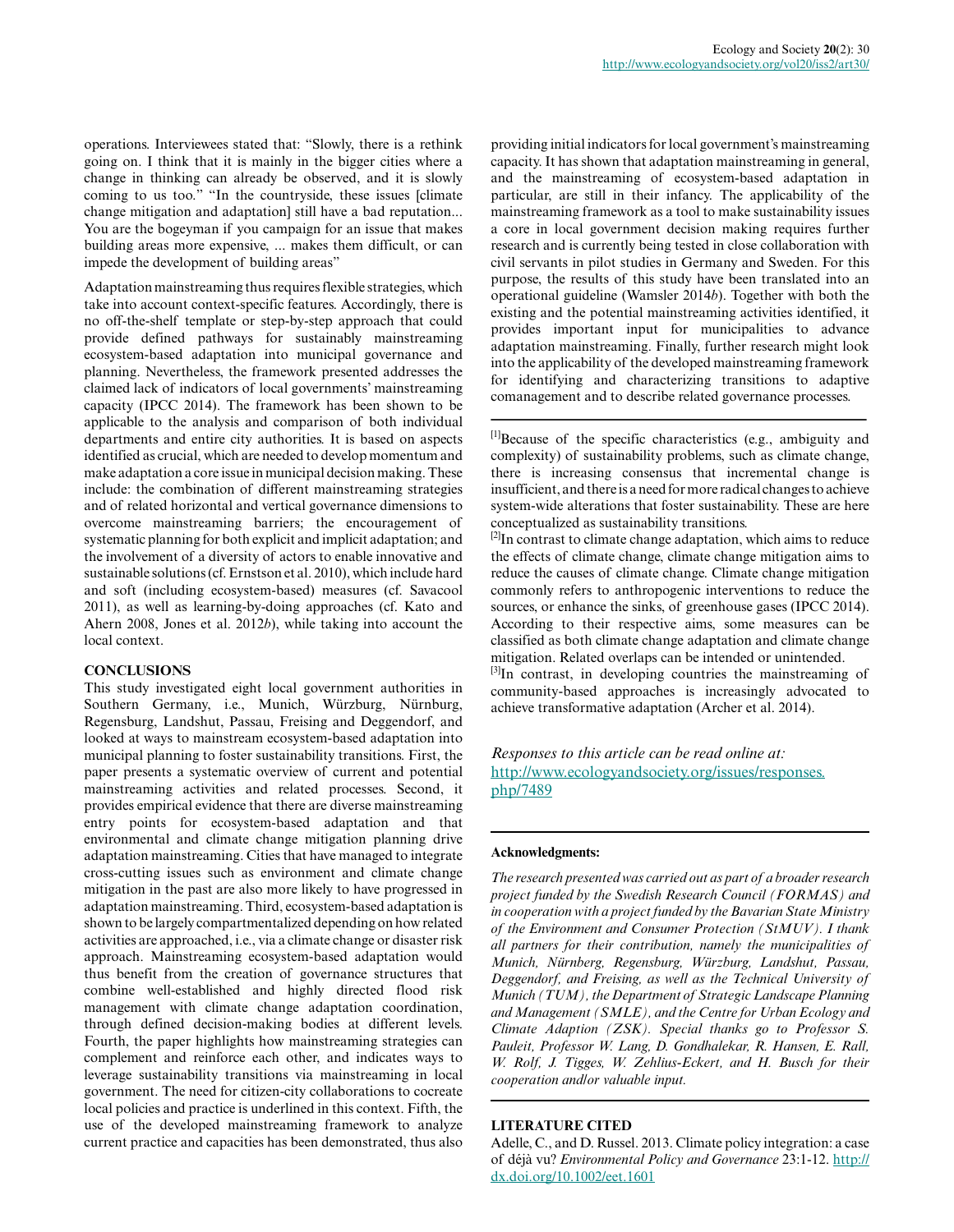Agrawala, S., and M. Van Aalst. 2008. Adapting development cooperation to adapt to climate change. *Climate Policy* 8:183-193. http://dx.doi.org/10.3763/cpol.2007.0435

Ahern, J., S. Cilliers, and J. Niemelä. 2014. The concept of ecosystem services in adaptive urban planning and design: a framework for supporting innovation. *Landscape and Urban Planning* 125:254-259. http://dx.doi.org/10.1016/j. landurbplan.2014.01.020

Andersson, E. 2006. Urban landscapes and sustainable cities. *Ecology and Society* 11(1): 34. [online] URL: http://www. ecologyandsociety.org/vol11/iss1/art34/

Andrade, A., R. Córdoba, R. Dave, P. Girot, B. Herrera-F, R. Munroe, J. Oglethorpe, P. Paaby, E. Pramova, J. Watson, and W. Vergara. 2011. Draft principles and guidelines for integrating ecosystem-based approaches to adaptation in project and policy design: a discussion document. IUCN, Gland, Switzerland. [online] URL: https://portals.iucn.org/library/efiles/edocs/2011-064. pdf

Archer, D., F. Almansi, M. DiGregorio, D. Roberts, D. Sharma, and D. Syam. 2014. Moving towards inclusive urban adaptation: approaches to integrating community-based adaptation to climate change at city and national scale. *Climate and Development* 6:345-356. http://dx.doi.org/10.1080/17565529.2014.918868

Baugesetzbuch (BauGb). 2011. *Baugesetzbuch, Klimaschutznovelle, July 30, 2011* (§ 1; 171a-c).

Bayerisches Staatsministerium für Umwelt und Gesundheit (StMUG). 2009. *Bayerische Klima-Anpassungsstrategie (BayKLAS)*. Bayerisches Staatsministerium für Umwelt und Gesundheit, Munich, Germany.

Benson, C., J. Twigg, and T. Rossetto. 2007. *Tools for mainstreaming disaster risk reduction: guidance notes for development organizations*. ProVention Consortium Secretariat, Geneva, Switzerland. http://www.preventionweb.net/english/ professional/publications/v.php?id=1066

B.A.U.M. Consult GmbH (BAUM). 2012. *Integriertes Klimaschutzkonzept für die Stadt Würzburg*. B.A.U.M Consult GmbH on behalf of Würzburg City, Würzburg, Germany.

Bundesamt für Naturschutz (BfN). 2012. *Ökosystembasierte Ansätze zur Klimaanpassung und zum Klimaschutz im deutschsprachigen Raum*. Project of the Federal Office for Nature Conservation (BfN), Bonn, Germany. [online] URL: http://www. ecologic.eu/de/7545

Bundesministerium für Umwelt, Naturschutz, Bau und Reaktorsicherheit (BMUB). 2014. *Bekanntmachung des Bundesministerium für Umwelt, Naturschutz, Bau und Reaktorsicherheit (BMUB) über die Förderung von Maßnahmen zur Anpassung an den Klimawandel*. BMUB, Berlin, Germany.

Burch, S. 2010. Transforming barriers into enablers of action on climate change: insights from three municipal case studies in British Columbia, Canada. *Global Environmental Change* 20:287-297. http://dx.doi.org/10.1016/j.gloenvcha.2009.11.009

Chan, K. M. A., M. R. Shaw, D. R. Cameron, E. C. Underwood, and G. C. Daily. 2006. Conservation planning for ecosystem services. *PLoS Biology* 4(11):e379. http://dx.doi.org/10.1371/ journal.pbio.0040379

Chaffin, B. C., H. Gosnell, and B. A. Cosens. 2014. A decade of adaptive governance scholarship: synthesis and future directions. *Ecology and Society* 19(3): 56. http://dx.doi.org/10.5751/ ES-06824-190356

Chong, J. 2014. Ecosystem-based approaches to climate change adaptation: progress and challenges. *International Environmental Agreements: Politics, Law and Economics* 14:391-405. http://dx. doi.org/10.1007/s10784-014-9242-9

Clar, C., A. Prutsch, and R. Steurer. 2013. Barriers and guidelines for public policies on climate change adaptation: a missed opportunity of scientific knowledge-brokerage. *Natural Resources Forum* 37:1-18. http://dx.doi.org/10.1111/1477-8947.12013

Corbin, J., and A. Strauss. 1990. Grounded theory research: procedures, canons, and evaluative criteria. *Qualitative Sociology* 13(1):3-21. http://dx.doi.org/10.1007/BF00988593

Cowling, R. M., B. Egoh, A. T. Knight, P. J. O'Farrell, B. Reyers, M. Rouget, D. J. Roux, A. Welz, and A. Wilhelm-Rechman. 2008. An operational model for mainstreaming ecosystem services for implementation. *Proceedings of the National Academy of Sciences* 105:9483-9488. http://dx.doi.org/10.1073/pnas.0706559105

Daily, G. C. 1997. *Nature's services. Societal dependence on natural ecosystems*. Island, Washington, D.C., USA.

Daily, G. C., P. M. Kareiva, S. Polasky, T. H. Ricketts, and H. Tallis. 2011. Mainstreaming natural capital into decisions. Pages 3-14 *in* P. Kareiva, H. Tallis, T. H. Ricketts, G. C. Daily, and S. Polasky, editors. *Natural capital: theory and practice of mapping ecosystem services*. Oxford University Press, Oxford, UK. http:// dx.doi.org/10.1093/acprof:oso/9780199588992.003.0001

Daily, G. C., and P. Matson. 2008. Ecosystem services: from theory to implementation. *Proceedings of the National Academy of Sciences* 105:9455-9456. http://dx.doi.org/10.1073/pnas.0804960105

Daily, G. C., S. Polasky, J. Goldstein, P. M. Kareiva, H. A. Mooney, L. Pejchar, T. H. Ricketts, J. Salzman, and R. Shallenberger. 2009. Ecosystem services in decision making: time to deliver. *Frontiers in Ecology and the Environment* 7:21-28. http:// dx.doi.org/10.1890/080025

Dalal-Clayton, B., and S. Bass. 2009. *The challenges of environmental mainstreaming: experiences of integrating environment into development institutions and decisions*. International Institute for Environment and Development, London, UK.

Dannevig, H., T. Rauken, and G. Hovelsrud. 2012. Implementing adaptation to climate change at the local level. *Local Environment* 17:597-611. http://dx.doi.org/10.1080/13549839.2012.678317

Davoudi, S., J. Crawford, and A. Mehmood, editors. 2010. *Planning for climate change: strategies for mitigation and adaptation for spatial planners*. Earthscan, London, UK.

de Groot, R. S. 1987. Environmental functions as a unifying concept for ecology and economics. *Environmentalist* 7:105-109. http://dx.doi.org/10.1007/BF02240292

de Guenni, L. B., M. Cardoso, J. Goldammer, G. Hurtt, L. J. Mata, K. Ebi, J. House, J. Valdes, and R. Norgaard. 2005. Regulation of natural hazards: floods and fires. Pages 441-454 *in* R. Hassan, R. Scholes, and N. Ash, editors. *Ecosystems and human*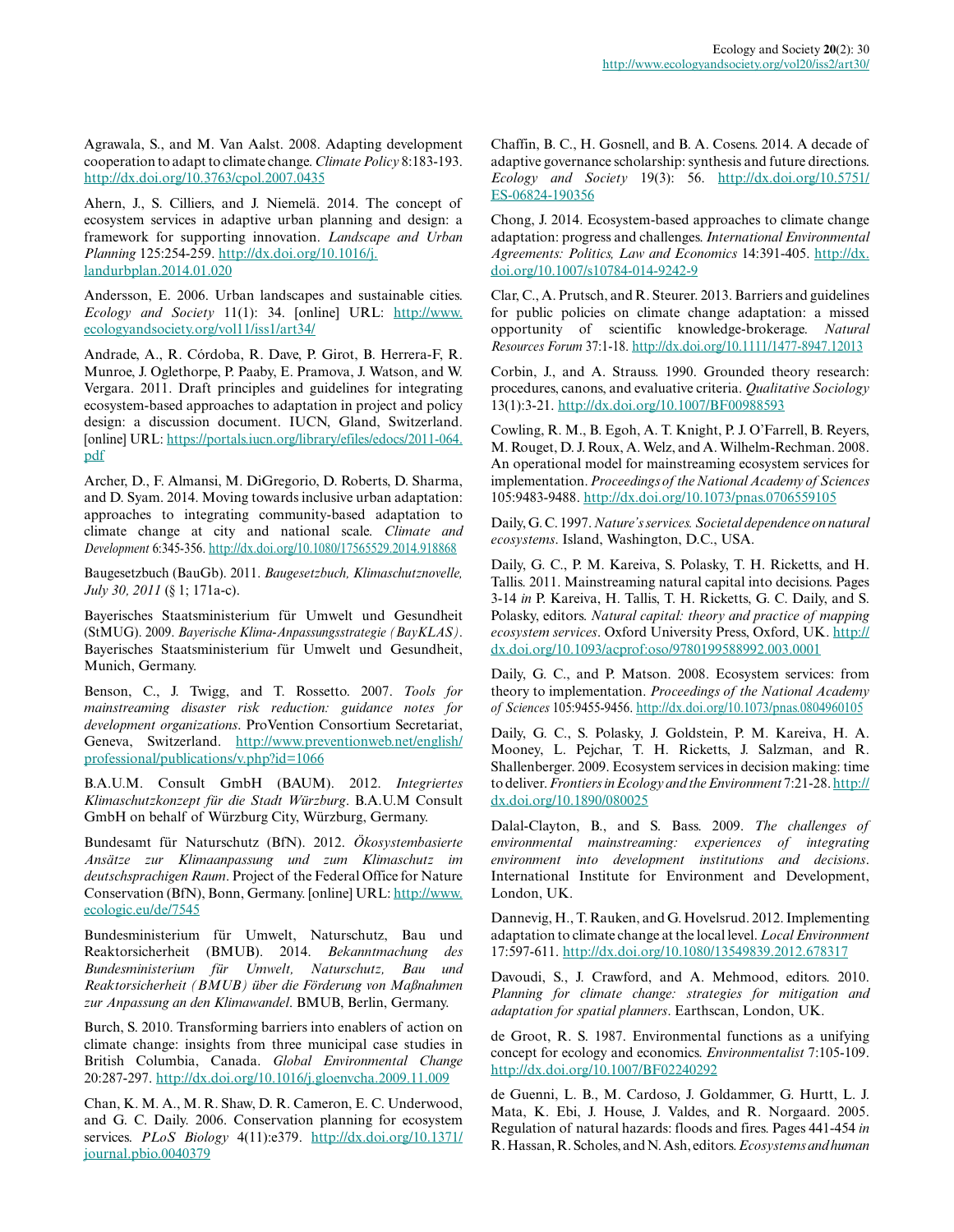*well-being: current state and trends*. Oxford University Press, Oxford, UK. [online] URL: http://www.unep.org/maweb/en/ Condition.aspx

Doswald, N., R. Munroe, D. Roe, A. Giuliani, I. Castelli, J. Stephens, I. Möller, T. Spencer, B. Vira, and H. Reid. 2014. Effectiveness of ecosystem-based approaches for adaptation: review of the evidence-base. *Climate and Development* 6:185-201. http://dx.doi.org/10.1080/17565529.2013.867247

Deutscher Städtetag (DST). 2012. *Positionspapier: Anpassung an den Klimawandel - Empfehlungen und Maßnahmen der Städte*. Deutscher Städtetag, Köln, Germany.

Dual Citizen (DC). 2014. *The global green economy index (GGEI) 2014: measuring national performance in the green economy*. Fourth edition. Dual Citizen LLC, New York, New York, USA. [online] URL: http://dualcitizeninc.com/GGEI-Report2014.pdf

Deutscher Wetterdienst (DWD). 2014. *Deutscher Klimaatlas*. Deutscher Wetterdienst (DWD), Geschäftsbereich des Bundesministeriums für Verkehr und Digitale Infrastruktur (BMVI), Offenbach, Germany.

Ernstson, H., S. Barthel, E. Andersson, and S. T. Borgström. 2010. Scale-crossing brokers and network governance of urban ecosystem services: the case of Stockholm. *Ecology and Society* 15(4): 28. [online] URL: http://www.ecologyandsociety.org/ vol15/iss4/art28/

Ferreira, J.-A., L. Ryan, and D. Tilbury. 2007. Mainstreaming education for sustainable development in initial teacher education in Australia: a review of existing professional development models. *Journal of Education for Teaching: International Research and Pedagogy* 33:225-239. http://dx.doi.org/10.1080/02607470701259515

Flyvbjerg, B. 2005. Case study. Pages 301-316 *in* N. K. Denzin and Y. S. Lincoln, editors. *Sage handbook of qualitative research*. Sage, Thousand Oaks, California, USA.

Foljanti Jost, G., and K. Jacob. 2004. The climate change policy network in Germany. *Environmental Policy and Governance.* 14:1-15. http://dx.doi.org/10.1002/eet.337

Forrest, N., and A. Wiek. 2014. Learning from success - toward evidence-informed sustainability transitions in communities. *Environmental Innovation and Societal Transitions* 12:66–88. http://dx.doi.org/10.1016/j.eist.2014.01.003

Foster, J., A. Lowe, and S. Winkelman. 2011. *The value of green infrastructure for urban climate adaptation*. Center for Clean Air Policy, Washington, D.C., USA. [online] URL: http://ccap.org/ assets/The-Value-of-Green-Infrastructure-for-Urban-Climate-Adaptation\_CCAP-Feb-2011.pdf

Füssel, H.-M. 2007. Adaptation planning for climate change: concepts, assessment approaches, and key lessons. *Sustainability Science* 2:265-275. http://dx.doi.org/10.1007/s11625-007-0032-y

Gaffin, S. R., C. Rosenzweig, and A. Y. Y. Kong. 2012. Adapting to climate change through urban green infrastructure. *Nature Climate Change* 2:704. http://dx.doi.org/10.1038/nclimate1685

Gausset, Q., and J. Hoff, editors. 2013. Citizen driven environmental action. Special issue. *Journal of Transdisciplinary Environmental Studies* 12(1):1-3.

Gill, S. E., J. F. Handley, A. R. Ennos, and S. Pauleit. 2007. Adapting cities for climate change: the role of the green infrastructure. *Built Environment* 33:115-133. http://dx.doi. org/10.2148/benv.33.1.115

Glaser, B. G., and A. L. Strauss. 1967. *The discovery of grounded theory: strategies for qualitative research*. Aldine de Gruyter, New York, New York, USA.

Hoff, J., and Q. Gausset, editors. 2015. *Community governance and citizen driven initiatives in climate change mitigation*. Routledge/Earthscan, London, UK, and New York, New York, USA.

Holden, S. 2004. *Mainstreaming HIV/AIDS in development and humanitarian programmes*. Oxfam, Oxford, UK. [online] URL: http://www.toolkitsportdevelopment.org/html/resources/14/142B9325- FD0A-4738-B13F-DD785E0BC0B8/mainstreaminghivaids.pdf http:// dx.doi.org/10.3362/9780855987909

Huq, N., F. Renaud, and Z. Sebesvari. 2013. *Ecosystem based adaptation (EBA) to climate change integrating actions to sustainable adaptation*. United Nations University, Institute for Environment and Human Security, Bonn, Germany. [online] URL: http://www.climate-impacts-2013.org/files/cwi\_huq.pdf

Intergovernmental Panel on Climate Change (IPCC). 2007. *Climate change 2007: impacts, adaptation and vulnerability*. Contribution of working group II to the fourth assessment report of the Intergovernmental Panel on Climate Change. Cambridge University Press, Cambridge, UK. https://www.ipcc.ch/ publications and datapublications ipcc fourth assessment report\_wg2\_report\_impacts\_adaptation\_and\_vulnerability.htm

Intergovernmental Panel on Climate Change (IPCC). 2012. *Managing the risks of extreme events and disasters to advance climate change adaptation*. A special report of working groups I and II of the Intergovernmental Panel on Climate Change. Cambridge University Press, Cambridge, UK. http://ipcc-wg2. gov/SREX/report/

Intergovernmental Panel on Climate Change (IPCC). 2014. *Climate change 2014: impacts, adaptation, and vulnerability*. Cambridge University Press, Cambridge, UK. http://www.ipcc. ch/report/ar5/wg2/

Jacob, K., and A. Volkery. 2004. Institutions and instruments for government self-regulation: environmental policy integration in a cross-country perspective. *Journal of Comparative Policy Analysis: Research and Practice* 6:291-309. http://dx.doi. org/10.1080/1387698042000305211

Jacoby, C., and K. Beutler. 2013. *Integration einer Klimafolgenabschätzung in die Umweltpüfung zum Flächennutzungsplan*. ExWoSt, Regensburg, Germany.

Janssen, M. A., M. L. Schoon, W. Ke, and K. Börner. 2006. Scholarly networks on resilience, vulnerability and adaptation within the human dimensions of global environmental change. *Global Environmental Change* 16:240-252. http://dx.doi. org/10.1016/j.gloenvcha.2006.04.001

Jones, H. P., D. G. Hole, and E. S. Zavaleta. 2012*a*. Harnessing nature to help people adapt to climate change. *Nature Climate Change* 2:504-509. http://dx.doi.org/10.1038/nclimate1463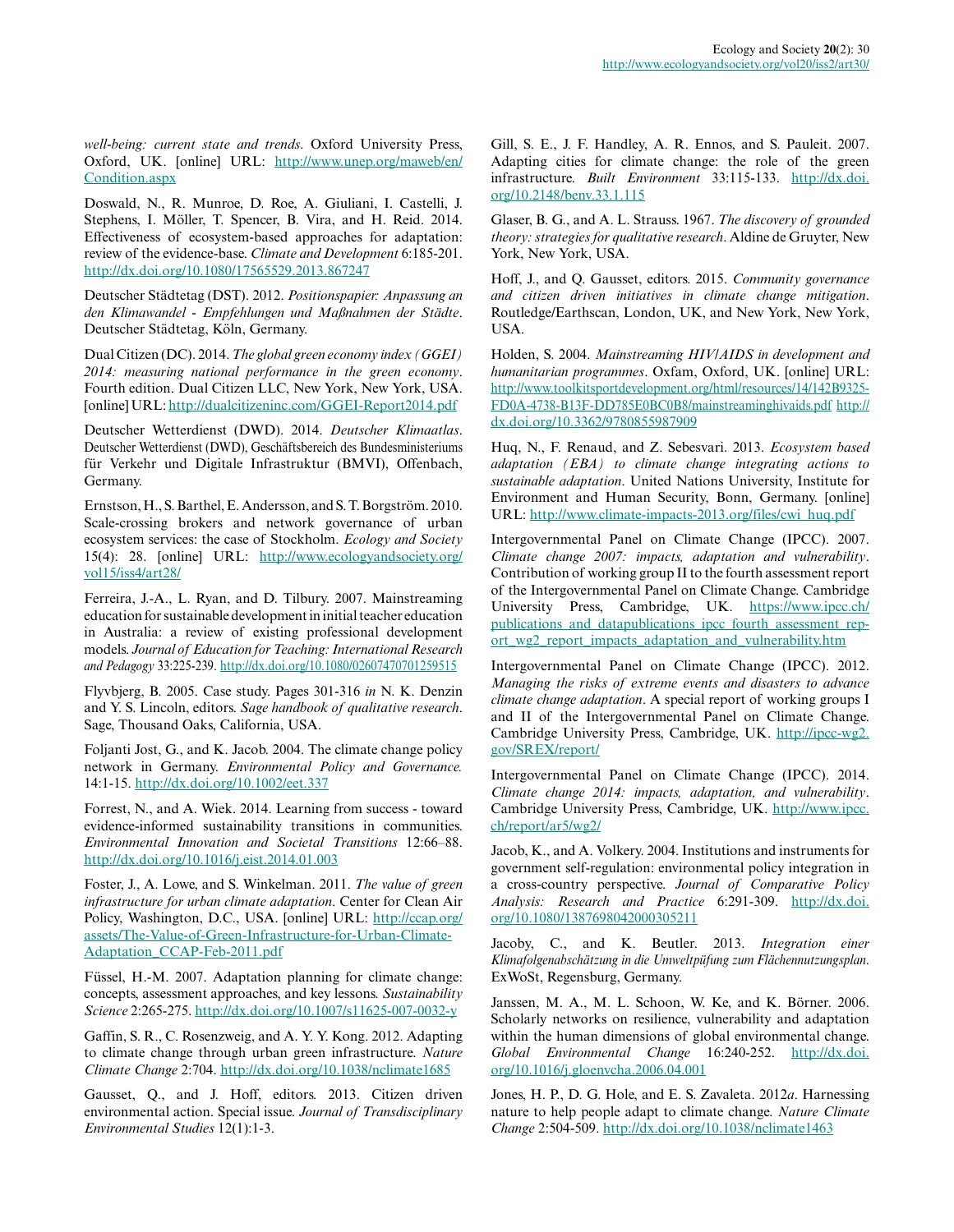Jones, K. B., G. Zurlini, F. Kienast, I. Petrosillo, T. Edwards, T. G. Wade, B.-L. Li, and N. Zaccarelli. 2012*b*. Informing landscape planning and design for sustaining ecosystem services from existing spatial patterns and knowledge. *Landscape Ecology* 28:1175-1192. http://dx.doi.org/10.1007/s10980-012-9794-4

Jordan, A., and A. Lenschow. 2010. Environmental policy integration: a state of the art review. *Environmental Policy and Governance* 20:147-158. http://dx.doi.org/10.1002/eet.539

Kato, S., and J. Ahern. 2008. "Learning by doing:" adaptive planning as a strategy to address uncertainty in planning. *Journal of Environmental Planning and Management* 51:543-559. http:// dx.doi.org/10.1080/09640560802117028

Kok, M. T. J., and H. C. de Coninck. 2007. Widening the scope of policies to address climate change: directions for mainstreaming. *Environmental Science and Policy* 10:587-599. http://dx.doi.org/10.1016/j.envsci.2007.07.003

La Trobe, S., and I. Davis. 2005. *Mainstreaming disaster risk reduction: a tool for development organisations*. Tearfund, Middlesex, UK.

Lafferty, W., and E. Hovden. 2003. Environmental policy integration: towards an analytical framework. *Environmental Politics* 12:1-22. http://dx.doi.org/10.1080/09644010412331308254

Larondelle, N., D. Haase, and N. Kabisch. 2014. Mapping the diversity of regulating ecosystem services in European cities. *Global Environmental Change* 26:119-129. http://dx.doi. org/10.1016/j.gloenvcha.2014.04.008

Markard, J., R. Raven, and B. Truffer. 2012. Sustainability transitions: an emerging field of research and its prospects. *Research Policy* 41:955-967. http://dx.doi.org/10.1016/j.respol.2012.02.013

Mazey, S. 2002. Gender mainstreaming strategies in the E.U.: delivering on an agenda? *Feminist Legal Studies* 10:227-240. http://dx.doi.org/10.1023/A:1021223828355

McCormick, K., S. Anderberg, L. Coenen, and L. Neij. 2013. Advancing sustainable urban transformation. *Journal of Cleaner Production* 50:1-11. http://dx.doi.org/10.1016/j.jclepro.2013.01.003

McEvoy, D., S. Lindley, and J. Handley. 2006. Adaptation and mitigation in urban areas: synergies and conflicts. *Municipal Engineer* 159:185-191. http://dx.doi.org/10.1680/muen.2006.159.4.185

Measham, T. G., B. L. Preston, T. F. Smith, C. Brooke, R. Gorddard, G. Withycombe, and C. Morrison. 2011. Adapting to climate change through local municipal planning: barriers and challenges. *Mitigation and Adaptation Strategies for Global Change* 16:889-909. http://dx.doi.org/10.1007/s11027-011-9301-2

Moser, S. C., and J. A. Ekstrom. 2010. A framework to diagnose barriers to climate change adaptation. *Proceedings of the National Academy of Sciences* 107:22026-22031. http://dx.doi.org/10.1073/ pnas.1007887107

Munang, R., I. Thiaw, K. Alverson, M. Mumba, J. Liu, and M. Rivington. 2013. Climate change and ecosystem-based adaptation: a new pragmatic approach to buffering climate change impacts. *Current Opinion in Environmental Sustainability* 5:67-71. http://dx.doi.org/10.1016/j.cosust.2012.12.001

Naumann, S., G. Anzaldua, P. Berry, S. Burch, M. Davis, A. Frelih-Larsen, H. Gerdes, and M. Sanders. 2011. *Assessment of the potential of ecosystem-based approaches to climate change adaptation and mitigation in Europe*. Final report to the European Commission, DG Environment. Ecologic institute and Environmental Change Institute, Oxford University Centre for the Environment, Oxford, UK. [online] URL: http://ec.europa. eu/environment/nature/climatechange/pdf/EbA\_EBM\_CC\_FinalReport. pdf

Nunan, F., A. Campbell, and E. Foster. 2012. Environmental mainstreaming: the organizational challenges of policy integration. *Public Administration and Development* 32:262-277. http://dx.doi.org/10.1002/pad.1624

Oberste Baubehörde im Bayerischen Staatsministerium des Innern (OBSI). 2012/3. *Planungshilfen für die Bauleitplanung: Hinweise für die Ausarbeitung und Aufstellung von Flächennutzungsplänen und Bebauungsplänen*. Oberste Baubehörde im Bayerischen Staatsministerium des Innern (OBSI), Munich, Germany.

Olsson, P., C. Folke, and T. Hahn. 2004. Social-ecological transformation for ecosystem management: the development of adaptive comanagement of a wetland landscape in southern Sweden. *Ecology and Society* 9(4): 2. [online] URL: http://www. ecologyandsociety.org/vol9/iss4/art2/

Palmary, I., and L. Nunez. 2009. The orthodoxy of gender mainstreaming: reflecting on gender mainstreaming as a strategy for accomplishing the millennium development goals. *Journal of Health Management* 11:65-78. http://dx.doi.org/10.1177/097206 340901100105

Pelling, M., C. High, J. Dearing, and D. Smith. 2008. Shadow spaces for social learning: a relational understanding of adaptive capacity to climate change within organisations. *Environment and Planning A* 40:867-884. http://dx.doi.org/10.1068/a39148

Persson, Å., and R. J. T. Klein. 2009. Mainstreaming adaptation to climate change into official development assistance: challenges to foreign policy integration. Pages 162-177 *in* P. G. Harris, editor. *Climate change and foreign policy: case studies from East to West*. Routledge, London, UK.

Picciotto, R., 2002. The logic of mainstreaming: a development evaluation perspective. *Evaluation* 8:322-339. http://dx.doi. org/10.1177/135638902401462420

Plummer, R. 2013. Can adaptive comanagement help to address the challenges of climate change adaptation? *Ecology and Society* 18(4): 2. http://dx.doi.org/10.5751/ES-05699-180402

Plummer, R., and D. R. Armitage. 2007. Charting the new territory of adaptive co-management: a Delphi study. *Ecology and Society* 12(2): 10. [online] URL: http://www.ecologyandsociety. org/vol12/iss2/art10/

Plummer, R., D. R. Armitage, and R. C. de Loë. 2013. Adaptive comanagement and its relationship to environmental governance. *Ecology and Society* 18(1): 21. http://dx.doi.org/10.5751/ ES-05383-180121

Plummer, R., B. Crona, D. R. Armitage, P. Olsson, M. Tengö, and O. Yudina. 2012. Adaptive comanagement: a systematic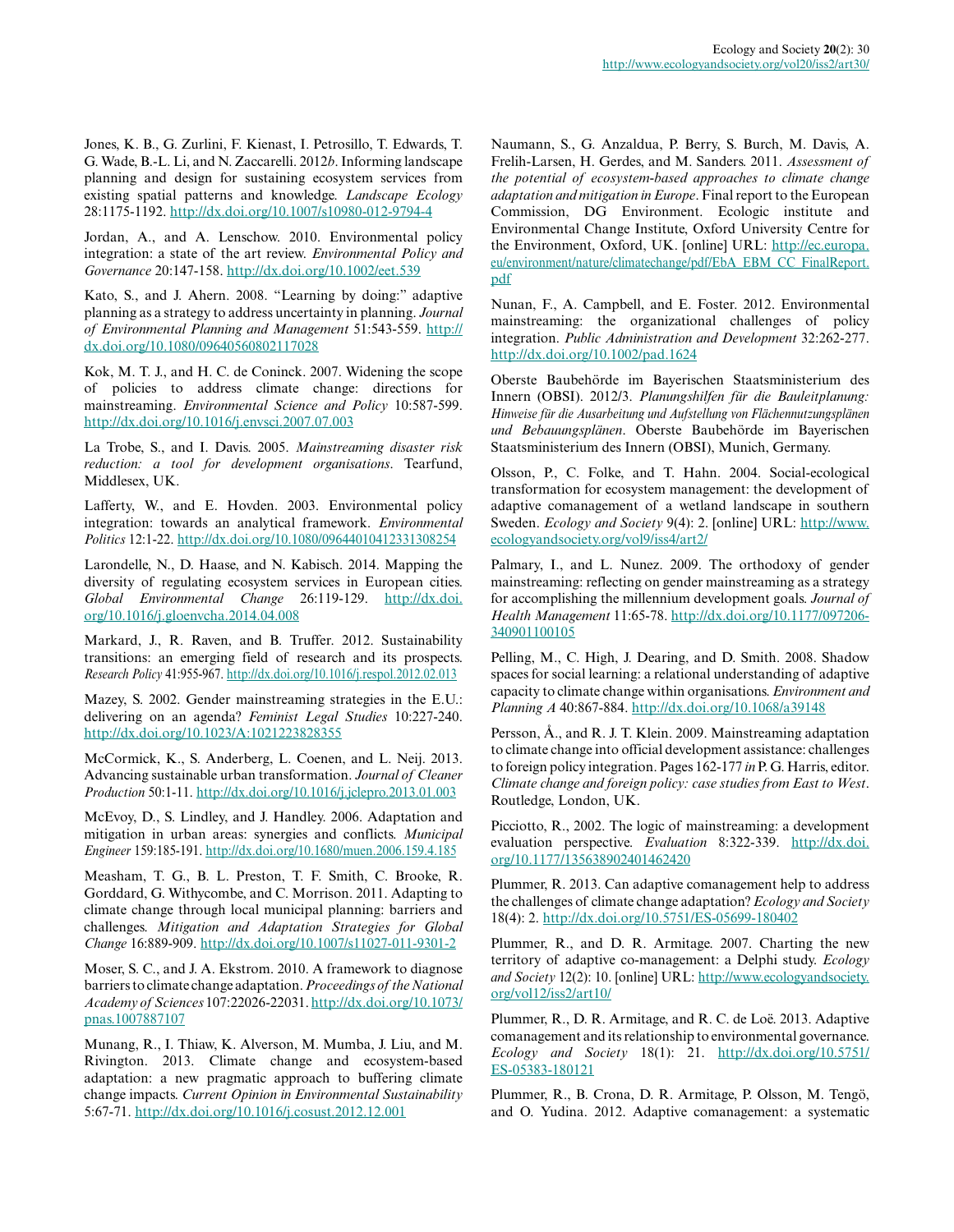review and analysis. *Ecology and Society* 17(3): 11. http://dx.doi. org/10.5751/ES-04952-170311

Preston, B. L., R. M. Westaway, and E. J. Yuen. 2010. Climate adaptation planning in practice: an evaluation of adaptation plans from three developed nations. *Mitigation and Adaptation Strategies for Global Change* 16(4):407-438. http://dx.doi. org/10.1007/s11027-010-9270-x

Rauken, T., P. K. Mydske, and M. Winsvold. 2014. Mainstreaming climate change adaptation at the local level. *Local Environment* 20:408-423. http://dx.doi.org/10.1080/13549839.2014.880412

Revi, A., D. Satterthwaite, F. Aragón-Durand, J. Corfee-Morlot, R. B. R. Kiunsi, M. Pelling, D. Roberts, W. Solecki, S. P. Gajjar, and A. Sverdlik. 2014. Towards transformative adaptation in cities: the IPCC's fifth assessment. *Environment and Urbanization.* 26:11-28. http://dx.doi.org/10.1177/0956247814523539

Roberts, D. 2010. Prioritizing climate change adaptation and local level resilience in Durban, South Africa. *Environment and Urbanization.* 22:397-413. http://dx.doi.org/10.1177/0956247810379948

Roberts, D., R. Boon, N. Diederichs, E. Douwes, N. Govender, A. Mcinnes, C. Mclean, S. O'Donoghue, and M. Spires. 2011. Exploring ecosystem-based adaptation in Durban, South Africa: "learning-by-doing" at the local government coal face. *Environment and Urbanization* 24:167-195. http://dx.doi. org/10.1177/0956247811431412

Roberts, D., and S. O'Donoghue. 2013. Urban environmental challenges and climate change action in Durban, South Africa. *Environment and Urbanization* 25:299-319. http://dx.doi. org/10.1177/0956247813500904

Romero Lankao, P., 2008. *Urban areas and climate change: review of current issues and trends*. Issues Paper for the 2011 Global Report on Human Settlement. UN-Habitat, Nairobi, Kenya.

Runhaar, H., P. Driessen, and C. Uittenbroek. 2014. Towards a systematic framework for the analysis of environmental policy integration. *Environmental Policy and Governance* 24:233-246. http://dx.doi.org/10.1002/eet.1647

Secretariat of the Convention on Biological Diversity (CBD). 2009. *Connecting biodiversity and climate change mitigation and adaptation: report of the second ad hoc technical expert group on biodiversity and climate change*. Technical series No. 41. Secretariat of the Convention on Biological Diversity, Montreal, Quebec, Canada. [online] URL: http://www.cbd.int/doc/ publications/cbd-ts-41-en.pdf

Sitas, N., H. E. Prozesky, K. J. Esler, and B. Reyers. 2014. Exploring the gap between ecosystem service research and management in development planning. *Sustainability* 6:3802-3824. http://dx.doi.org/10.3390/su6063802

Smit, B., I. Burton, R. J. T. Klein, and J. Wandel. 2000. An anatomy of adaptation to climate change and variability. *Climate Change* 45:223-251. http://dx.doi.org/10.1023/A:1005661622966

Smith, P., M. R. Ashmore, H. I. J. Black, P. J. Burgess, C. D. Evans, T. A. Quine, A. M. Thomson, K. Hicks, and H. G. Orr. 2013. REWIEW: The role of ecosystems and their management in regulating climate, and soil, water and air quality. *Journal of Applied Ecology* 50:812-829. http://dx.doi.org/10.1111/1365-2664.12016

Sovacool, B. K. 2011. Hard and soft paths for climate change adaptation. *Climate Policy* 11:1177-1183. http://dx.doi. org/10.1080/14693062.2011.579315

Staes, J., D. Vrebos, and P. Meire. 2010. A framework for ecosystem services planning. Pages 53-72 *in* P. H. Liotta, W. G. Kepner, J. M. Lancaster, and D. A. Mouat, editors. *Achieving environmental security: ecosystem services and human welfare*. IOS, Amsterdam, The Netherlands.

Stadt Freising. 2014/15. *Stadtentwicklungsplan StEP 2030*. City of Freising, Freising, Germany.

Stadt München. 2001. *Perspektive München*. City of Munich, Munich, Germany. Note that the latest revision is from 2010

Stadt München. 2010. *Klimaschutzprogramm 2010 der Landeshauptstadt München. Kurzbeschreibung des Klimaschutzprogramms*. City of Munich, Munich, Germany.

Stadt München. 2012*a*. *Leitlinie Ökologie: Teil Klimawandel und Klimaschutz*. City of Munich, Munich, Germany.

Stadt München. 2012*b*. *Integriertes Handlungsprogramm Klimaschutz in München (IHKM)*. Klimaschutzprogramm 2013. City of Munich, Munich, Germany.

Stadt München. 2012*c*. *Nachhaltigkeitsaspekte in Bebauungsplänen*. ee concept GmbH for the City of Munich, Munich, Germany.

Stadt Nürnberg. 2009. *Nürnberg Nachhaltig*. City of Nuremberg, Nuremberg, Germany.

Stadt Nürnberg. 2012*a*. *Handbuch Klimaanpassung: Bausteine für die Nürnberger Anpassungsstrategie*. City of Nuremberg, Nuremberg, Germany.

Stadt Nürnberg. 2012*b*. *Grün- und Freiraumkonzept Weststadt*. City of Nuremberg, Nuremberg, Germany.

Stadt Nürnberg. 2014. *Klimafahrplan Nürnberg 2010-2050*. City of Nuremberg, Nuremberg, Germany.

Stadt Nürnberg. [date unknown]. *Förderprogramm Grün in der Altstadt*. City of Nuremberg, Nuremberg, Germany.

Stadt Passau. 2012. *Stadtentwicklungskonzept Passau*. City of Passau, Passau, Germany.

Stadt Regensburg. 2012*a*. *Managementplan UNESCO-Welterbe 'Altstadt Regensburg mit Stadtamhof'*. City of Regensburg, Regensburg, Germany.

Stadt Regensburg. 2012*b*. *Blühendes Regensburg: Sonderwettbewerb 'Begrünter Innenhof'*. City of Regensburg, Regensburg, Germany.

Stadt Regensburg. 2014/15. *Städtebauliches Rahmenkonzept Innenstadt (SRK)*. City of Regensburg, Regensburg, Germany.

Stratigaki, M. 2005. Gender mainstreaming vs positive action: an ongoing conflict in EU gender equality policy. *European Journal of Women's Studies* 12:165-186. http://dx.doi.org/10.1177/13505 06805051236

Swart, R., and F. Raes. 2007. Making integration of adaptation and mitigation work: mainstreaming into sustainable development policies? *Climate Policy* 7:288-303. http://dx.doi. org/10.1080/14693062.2007.9685657